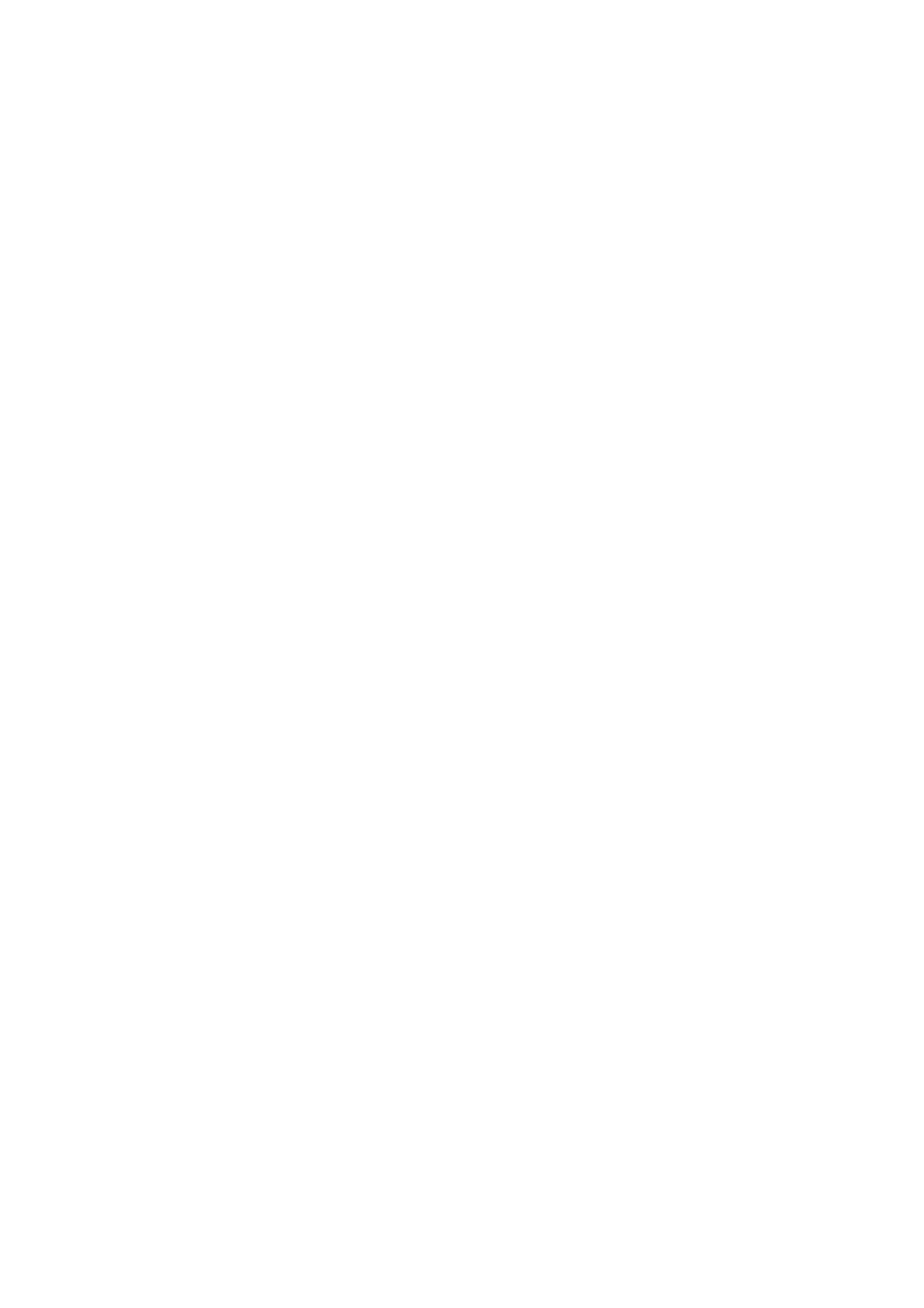

# **Contents**

|                | 1. A European perspective on the development of the corporate bond market 6 |  |  |
|----------------|-----------------------------------------------------------------------------|--|--|
| 2.             |                                                                             |  |  |
| 3.             |                                                                             |  |  |
| 4.             |                                                                             |  |  |
| 5 <sub>1</sub> |                                                                             |  |  |
|                |                                                                             |  |  |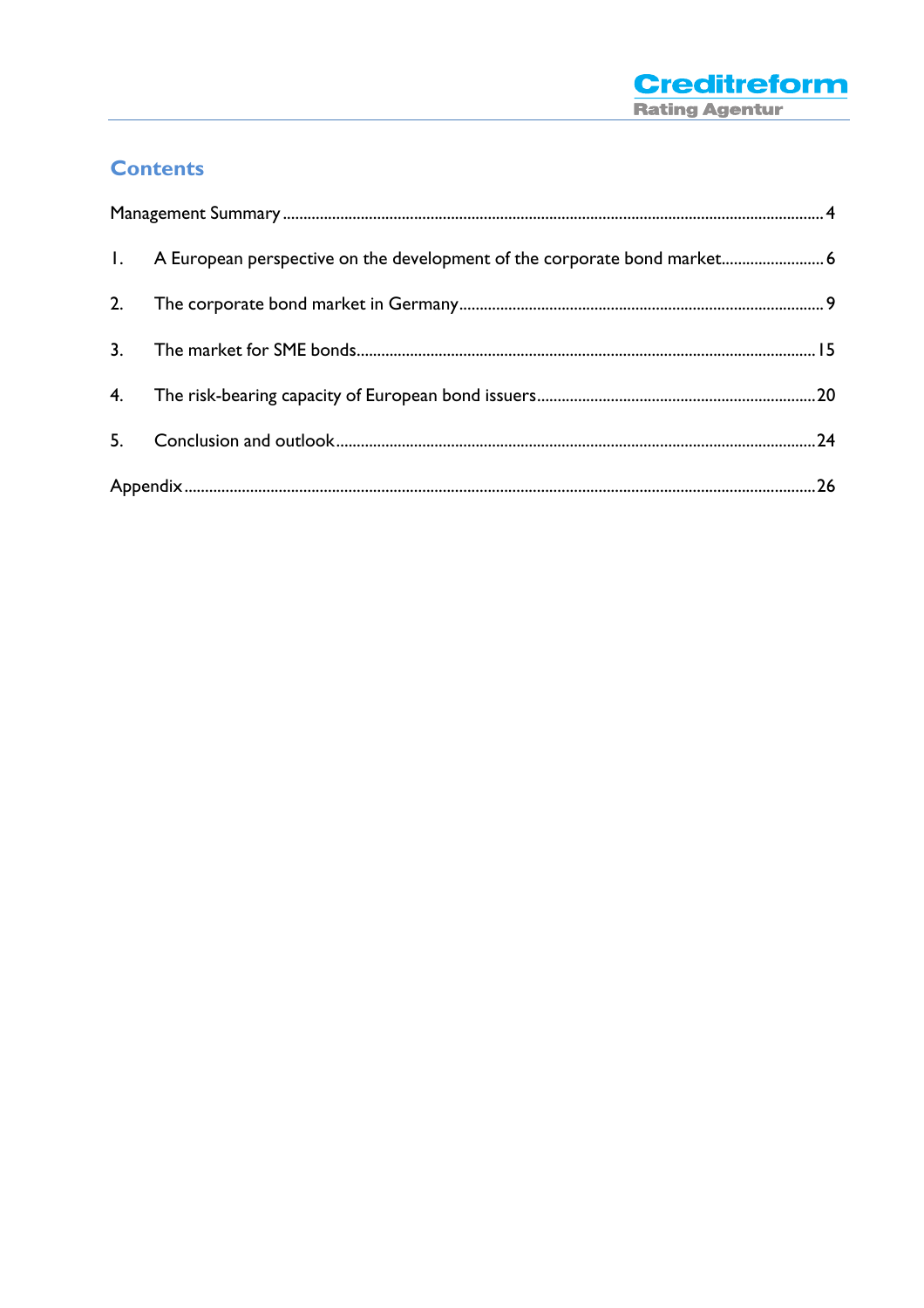### **MANAGEMENT SUMMARY**

1. Measured by the number of issues, the number of corporate bonds increased in 2013, and issuance activity in the current year has also been strong. Having seen 50 and 64 bond issuances in 2009 and 2010 respectively, by 2011 the number had already increased to 82 corporate bonds. In the course of the following two years, nearly 250 bonds had been issued; 118 in 2012, and 130 bonds in 2013. As of August this year, 94 bond issuances by German non-financials had been recorded. The German bond market currently includes a total of 606 bonds issued by 286 non-financial companies.

2. In 2012, the number of corporate bonds had increased significantly. The issue volume increased equally noticeably, which nearly tripled in comparison to the previous year, from €17.0bn to €46.1bn. This level could not be completely maintained in 2013. In all, a total volume of €40.9bn was issued. In the current year, the volume of bond issues was a total of €34.7bn between January and August alone.

3. Issuance activity in the market for SME bonds has been less dynamic in 2014. Since 2010, the nominal issuance volume of corporate bonds in the market for SME bonds has been approx.  $\bigoplus$ . 2bn. The highest issuance volume was recorded in 2011 at €1.51bn. In 2013, bonds were issued at a volume of €1.40bn after a decrease in volume to €1.23bn in 2012. This momentum in issuance volumes could not be maintained during the current year. Thus only six new issuances were listed in the regulated market this year. This has been reflected in the volume of issuances.

Corporations issued bonds worth a total of €0.28bn.

4. With the help of our corporate bond database, we have undertaken to benchmark the risk-bearing capacity of bond issuers. Based on the panel data structure, changes and developments taking place in the course of time were analyzed and traced. By gathering information on all available balance sheet data and by means of applying the XBRL data collection structure, the calculation of any conceivable key financial figures - independent of the request - is fundamentally possible. We have placed a focus on the equity ratio, return on assets, the EBIT interest coverage ratio, and the ratio of net financial liabilities to EBITDA.

5. On the whole, we noted that German companies in the Large Cap segment (balance sheet total  $\geq$   $\bigoplus$  00m) were able to strengthen their equity base. At the same time, their profitability and interest coverage ratio have followed a stable trend. Indebtedness also remained steady compared to the previous year. By contrast, the financial risk-bearing capacity for mid cap issuers, i.e. companies with a balance sheet total of less than €500m, has had a declining trend. The negative trend in equity ratio was stopped; however, equity remains at a relatively low level. The interest coverage ratio and their total return on capital have declined within the year.

6. In the context of our analysis of the corporate bond markets, we have also focused on European issuers of bonds. Here we first focused on the Belgian, Austrian, French, Spanish, Italian, and UK economies.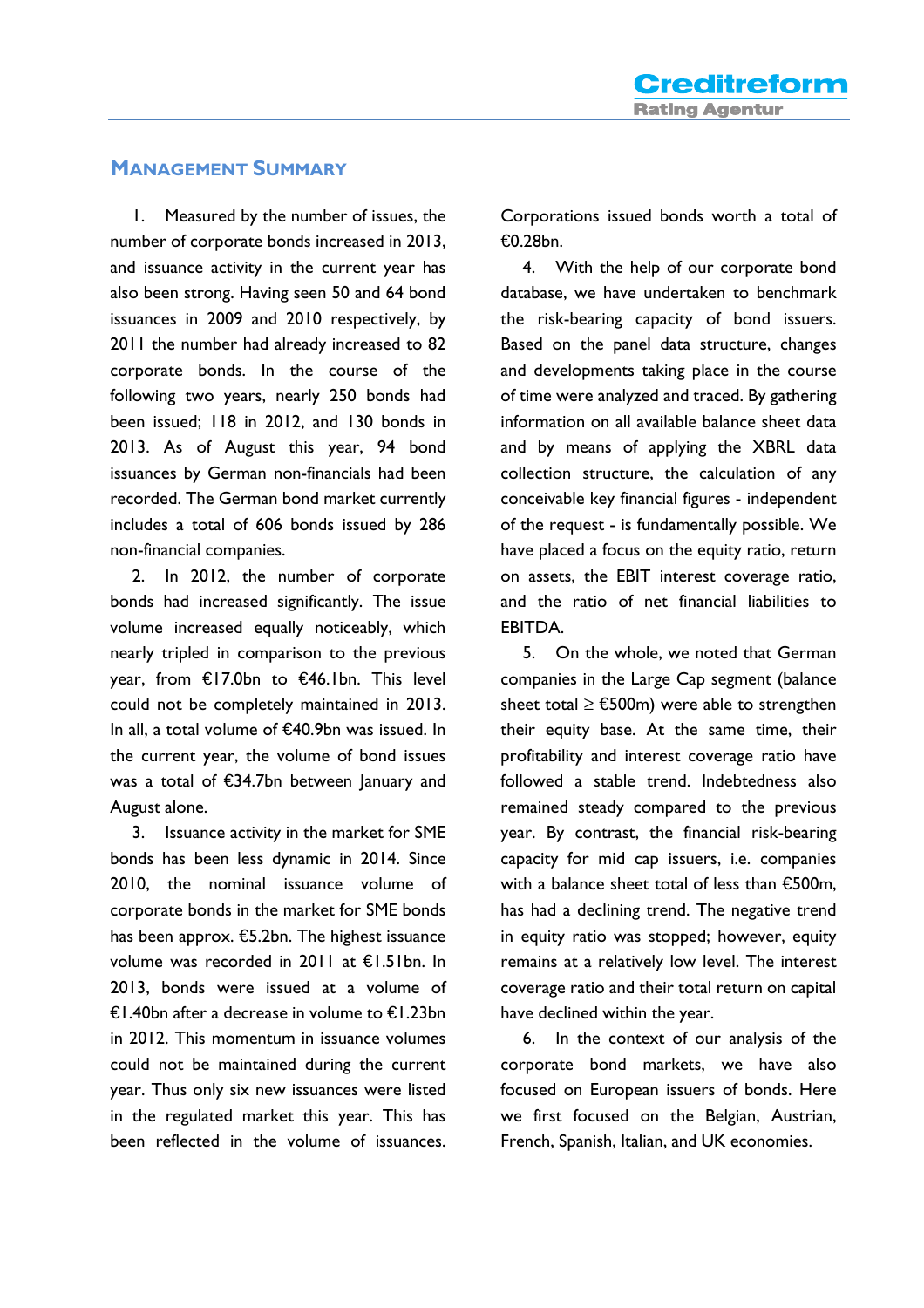7. In Europe, the number of bonds issued has risen since 2009. While issuers from the above six economies and Germany issued 137 and 176 bonds in 2009 and 2010 respectively, in 2011 a total of 194 corporate bonds were registered. In the following year, issuance activity was noticeably more dynamic. Thus in 2012 a total of 258 bonds were issued. This level was maintained in 2013 with 268 corporate bonds issued. Considering the fact that 207 bonds were already issued between January and August of this year, we can assume that this mark will be surpassed within the current year. In addition to Germany, the French segment also stands out on the European corporate bond market. The

market for French corporate bonds denominated in euros includes a total of 398 bonds issued by non-financials with an outstanding nominal issue volume of €263bn.

8. Our comparison of the risk-bearing capacity among European issuers showed that German issuers had a comparatively low equity base. On the other hand, German bond issuers have a higher profitability; their return on assets shows that they operate more profitably than issuers in other European countries. With regard to interest coverage ratio, the German segment is at a comparable level with other European segments.

#### **Contact**

Dr. Benjamin Mohr, Chief Economist Tel.: +49 2131 109-5172 / Email: b.mohr@creditreform-rating.de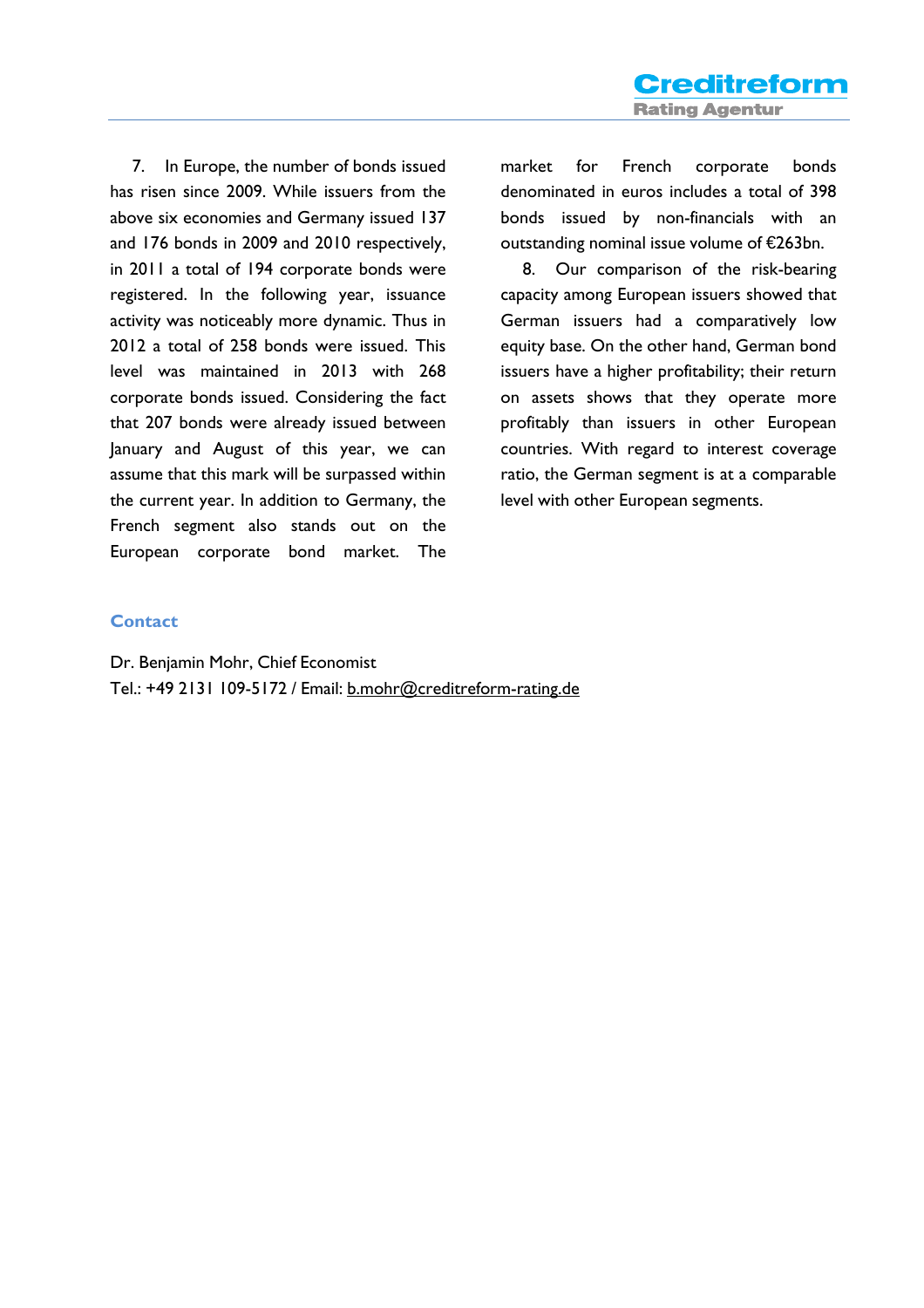## **1. A European perspective on the development of the corporate bond market**

Germany is characterized by a bank-based financing system. Hence, bank loans play a pivotal role in external financing for non-financials. However, corporate financing currently finds itself undergoing change. Without attempting to anticipate the results of the analysis and measured by the number of bonds, corporate bond issuances continued to increase in 2013, and in the current year we have also seen strong issuance activity.

This can certainly be attributed to growing demand on the part of investors with an increased appetite for risk, as well as to yield spreads in other asset classes such as government bonds. In particular, there are changes looming with respect to financing patterns in the German business sector. Thus we discovered, in a joint analysis together with the IKB in August this year, that financing for companies in the larger size categories, whose financing needs have increased and changed due to internationalization and innovation, is in particular undergoing dramatic change. Enterprises require more financial scope which they can flexibly use for implementing their long term business strategy for real investment, acquisitions, and R&D projects. However, another reason for the shift in financing patterns for businesses is that banks are obliged to implement a stricter regulatory framework, while at the same time they are faced with intense competition and overcapacity. These structural upheavals have noticeable repercussions for corporate financing. In addition, conditions for market-based financing have improved significantly in the last few years. Thus the European Central Bank has shown that costs for market-based external financing of non-financial corporations in the euro area fell last year to a level beneath the lending rate of the monetary financial institutions (see ECB Monthly Bulletin, April 2014).

In view of the fact that the market for corporate bonds in Germany is an opaque market in terms of the fundamentals and structural characteristics of issuers, we have created a comprehensive database which includes all relevant information pertaining to German bond issuers regarding structural data and annual financial statements, in addition to issue volumes and maturity dates. By analyzing the information on annual financial statements collected in the database, we are able to provide an exact picture of the issuing company's situation with regard to creditworthiness and risk-bearing capacity.

Last year we analyzed the German bond market for the first time (Corporate Bonds in Germany, September 2013), pointing out increased utilization of bond markets as a way for companies to finance their business and tracing the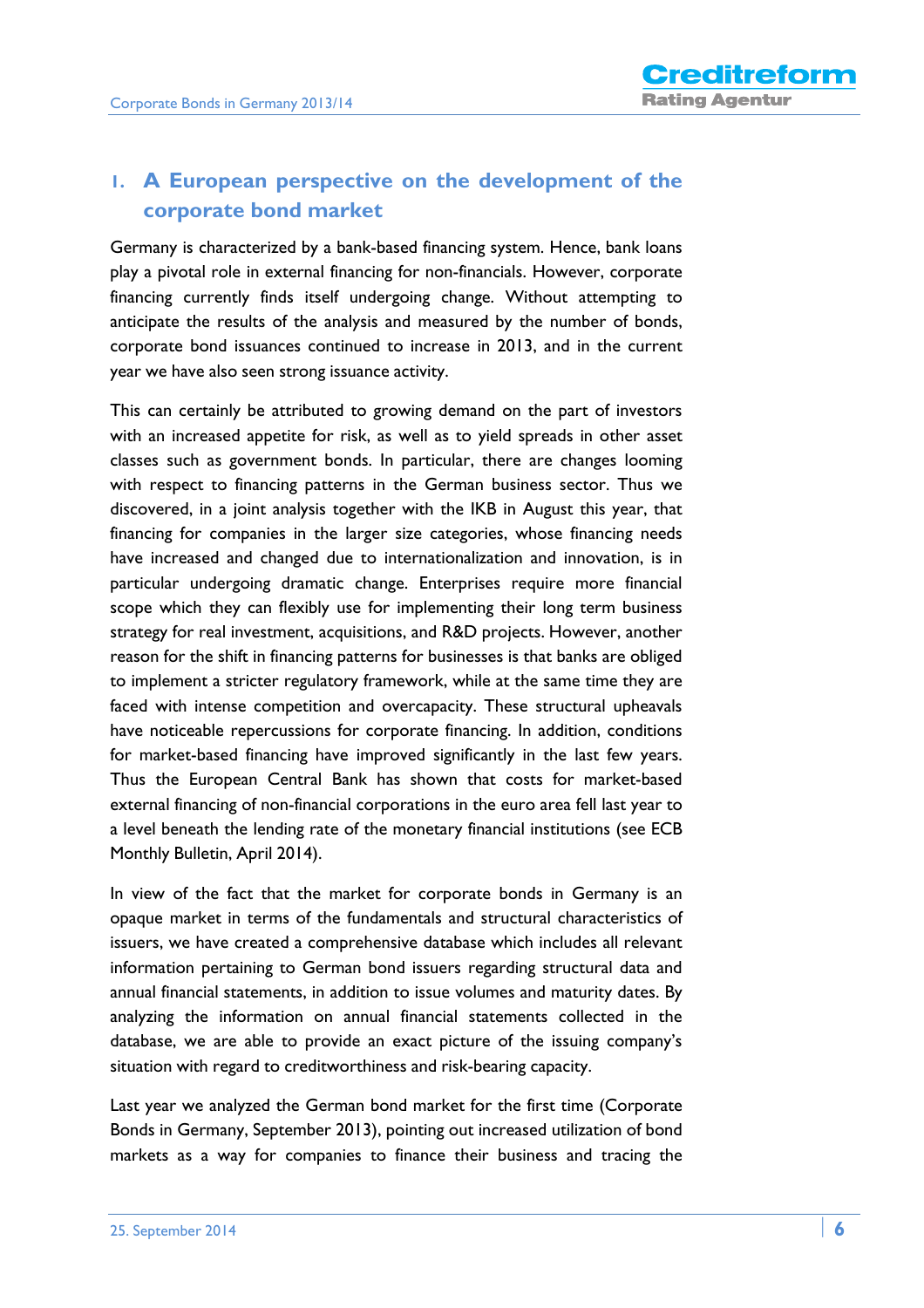development of the issuers' financial risk-bearing capacity. In a follow-up study, we focused on the development of the SME bond market and issuers (SME Bond Markets in Germany 2010-13, March 2014). The present analysis is a continuation of this series. Here, in addition to the development of the market through August this year, we highlight the risk-bearing capacity of issuers based on annual financial statements for the years 2009-2013, for the total market as well as for SME bond segments.

The third component of this study consists in the analysis of the European bond market, as it is not only corporate financing for German non-financials which is changing. In Europe, the ratio of financing based on debt securities to the total sum of financial liabilities has increased markedly in the course of the last few years, although it continues to remain relatively low (see fig. 1).



**Figure 1: Share of debt securities in NFCs total liabilities** 

We have expanded the Corporate Bond Database, which is updated on a continual basis with respect to each further issue and issuer, with data regarding European bond issuers. This includes exclusively corporate bonds by non-financials which are publicly listed and denominated in euros. While information regarding the risk-bearing capacity of issuers is derived from annual financial statements, annual reports, and bond prospectuses, information regarding corporate bonds taken from the websites of stock exchanges in Frankfurt, Stuttgart, Düsseldorf and Hamburg-Hannover as well as the stock exchanges in Berlin and Munich. Determinant for the categorization as a corporate bond from Germany, France, etc. was, in addition to the location of the issuer, the country code contained in the International Securities Identification Number (ISIN). In the context of this analysis we will first look at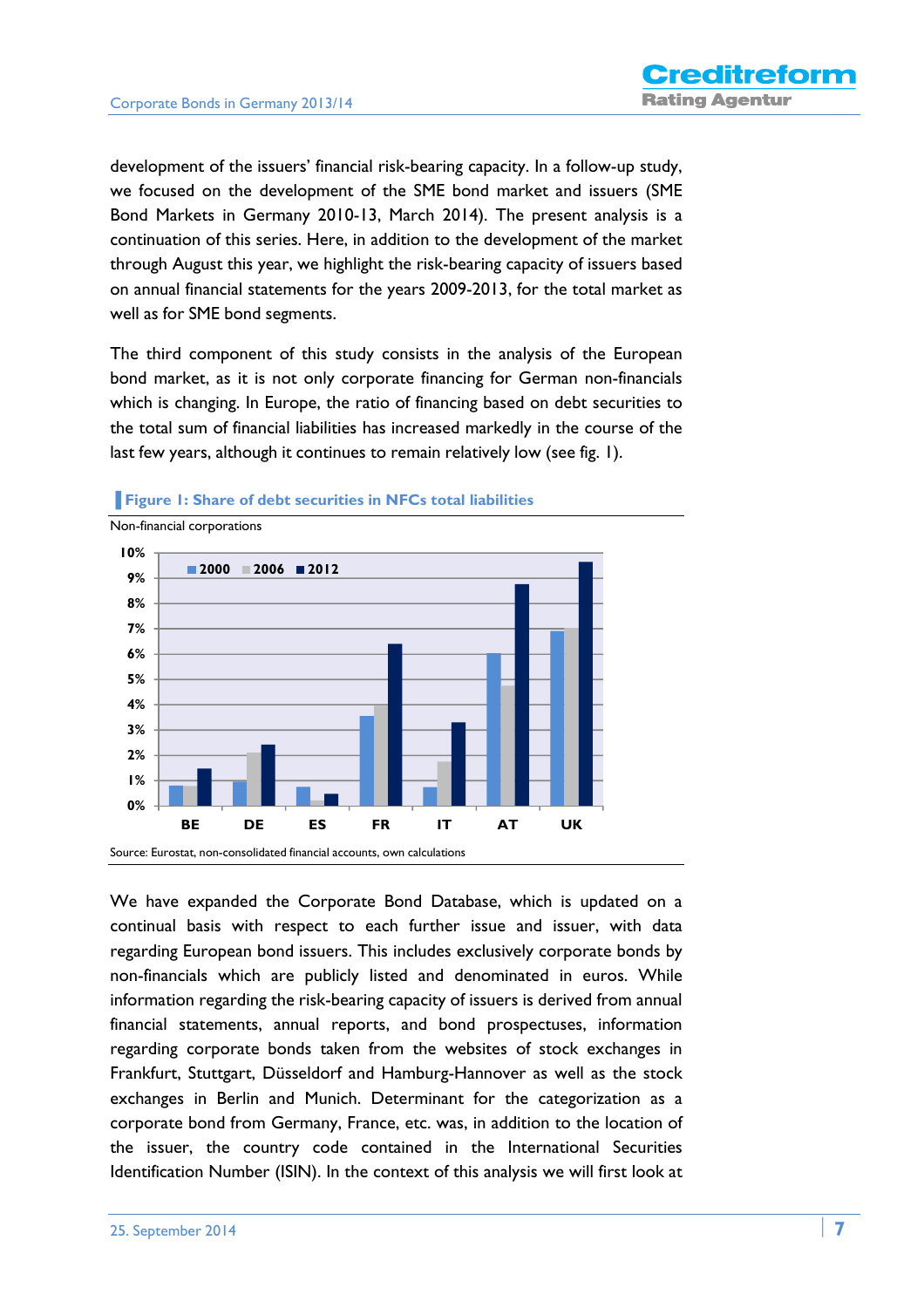

the German Corporate Bond market before proceeding with a comparison to issuers in Belgium, Austria, France, Spain, Italy, and the UK. A future expansion of the database to include the total European bond market is planned.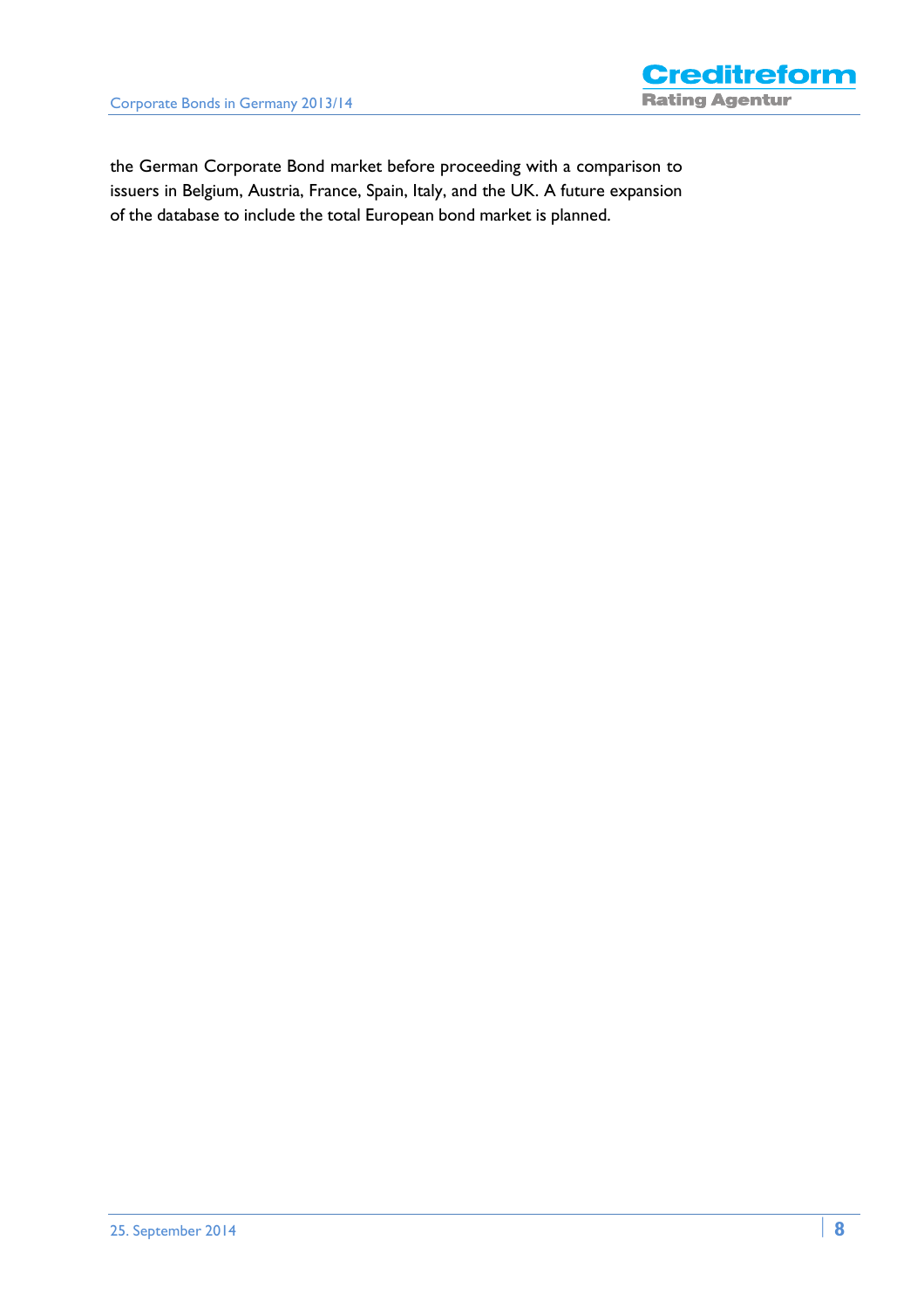## **2. The corporate bond market in Germany**

In this study we distinguish between different bond issuers based on corporate balance sheet totals, focusing on large scale enterprises or large caps, and medium-sized companies or mid caps. Here we have defined enterprises belonging to the Mid Cap segment as companies with a balance sheet total of less than €500m. Thus large cap companies will have a balance sheet total of €500m or more. Usually, bond market studies are carried out assuming a minimum size with respect to the size of the company or issue volume. However, without segmentation according to the size of the corporation, when analyzing German corporate bonds, we usually receive only a distorted or blurred impression. The structured data in our database enable segmentation of issuers, thus providing results which, in other analyses, are not sufficiently proven by statistical data. In the context of the present analysis, all outstanding bonds up to 31.08.2014 were examined.

#### **Market development**

The German bond market currently includes 606 bonds issued by non-financial corporations. The total number of issuers amounts to 286 companies. Among these issuers we have registered a total of 121 large caps. This means that two out of five issuers (42.3%) are large cap corporations. At the same time, the vast majority (65.5%) of corporate bonds in Germany are issued by corporations in the large cap segment (see fig. 2).



The number of bonds issued per year has risen steadily since 2009. Particularly remarkable is the fact that issuance activity has become noticeably more dynamic since 2012 (see fig. 3). Having seen respectively 50 and 64 bond issuances in 2009 and 2010, by 2011 the number had already increased to 82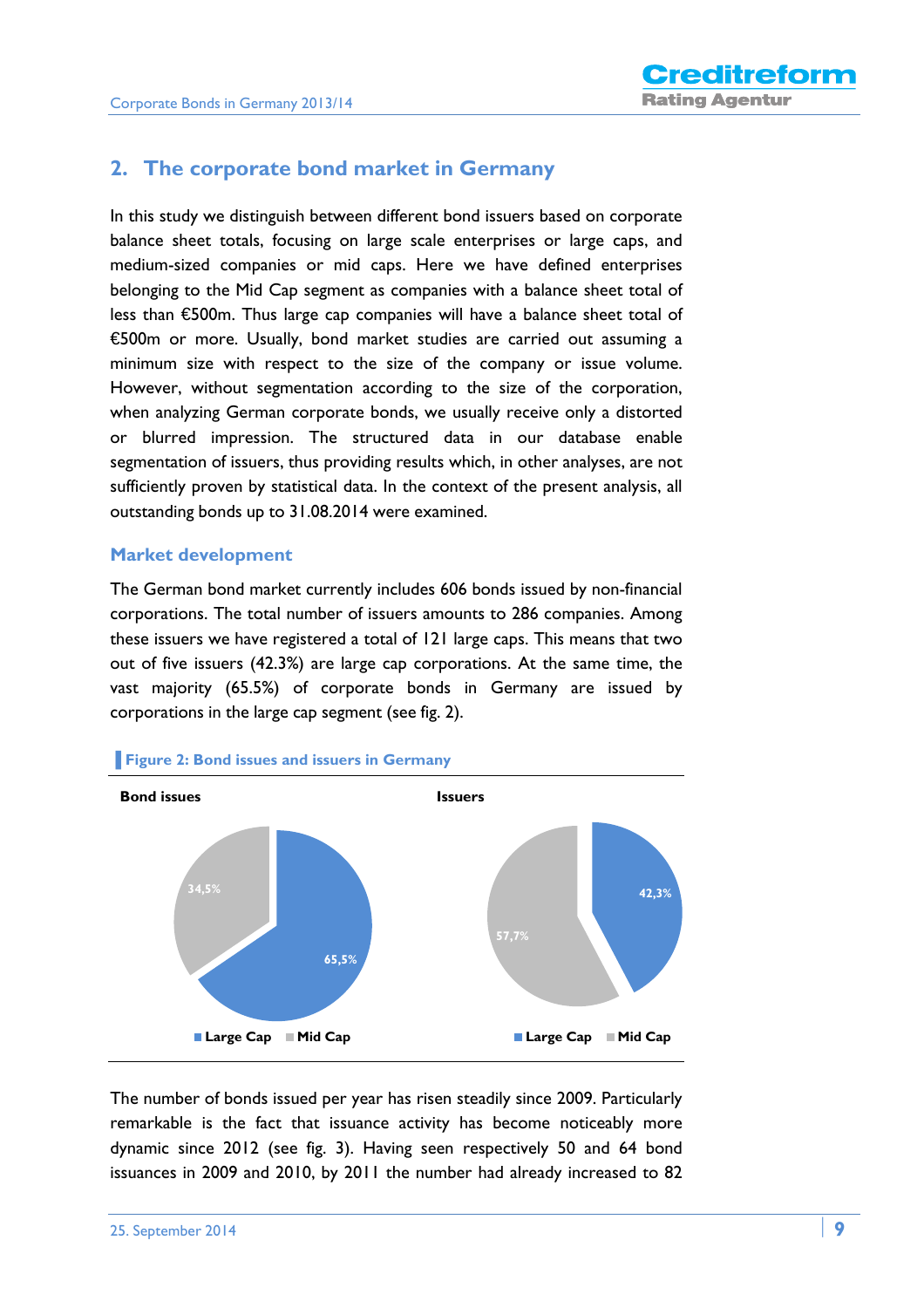corporate bonds. In the course of the following two years, almost 250 bonds had been issued; 118 in 2012 and 130 bonds in 2013. This momentum was confirmed throughout the current year. By August of this year, 94 bond issuances by German non-financials were recorded. What is striking in this context is that this development has not been sustained solely by the large caps. The issuance of bonds also seems to be gaining appeal among mid caps. While there was a tendency toward decline in issuance activity among large cap corporations between 2009 and 2011, the circulation of mid cap bonds has gradually been on the increase since 2009. In 2013, the number of bonds issued by mid caps amounted to 58 (Jan.-Aug. 2014: 27 bonds).



**Figure 3: Development of issuance activity** 

Measured on issue volume, the market for German corporate bonds denominated in euros had dwindled by 2011 (see fig 4). Thus the annual issue volume in 2011 amounted to only €17.0bn, after seeing €24.9bn in 2010 and €36.2bn in 2009. While the number of bonds issued increased during this period, the increase in 2011 is, however, due to the issuance activity of mid caps whose bonds have on average (median) a significantly lower issue volume (€25m vs. €500m). In 2012, the number of large cap bonds almost doubled. Accordingly, the issue volume increased noticeably, which nearly tripled in comparison to the previous year, from €17.0bn to €46.1bn. This level could not be completely maintained in 2013. In all, the total volume of bonds issued was €40.9bn. In the current year, the volume of bond issues was a total of €34.7 bn between January and August alone, so that the figures of 2013 may well be surpassed in 2014. In 2013, the market for mid cap bonds was able to surpass its all-time high of 2011. In total, bonds were issued at a nominal issue volume of €2.2bn, having been at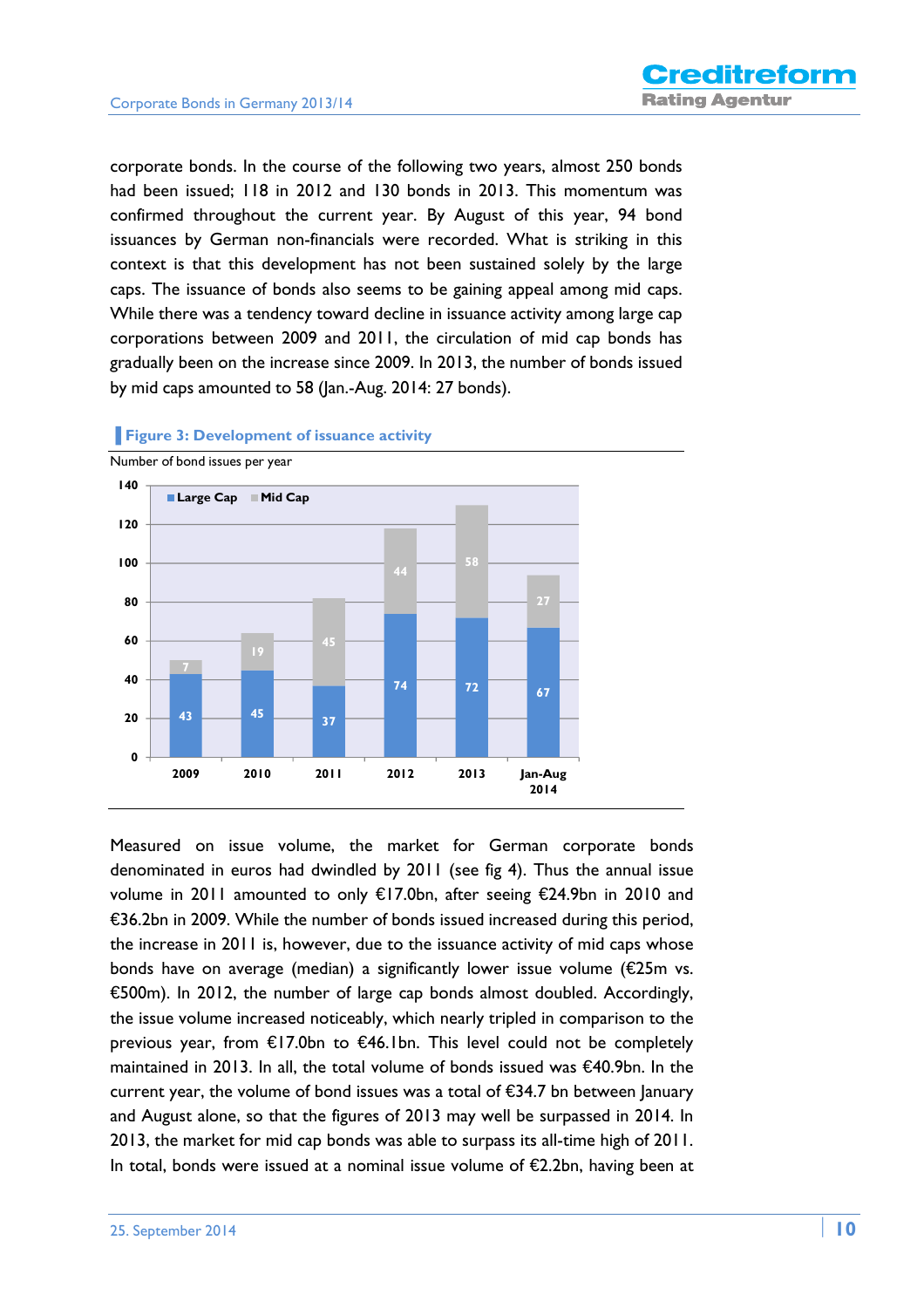€1.8bn in 2011 and falling to €1.5bn in 2012. Until August this year, mid cap companies were able to gain a total of  $\epsilon$ 1.0 bn in resources by issuing corporate bonds. In total, the outstanding volume of German corporate bonds (nonfinancials) amounts to approx.  $\epsilon$ 247bn, whereby the total circulation of large cap bonds is at approx.  $\epsilon$ 239.3bn and the circulation of mid cap bonds is at  $\epsilon$ 7.5bn.





#### **Figure 5: Development of the nominal interest rate**



Average coupon (median) in %

Categorization according to company size makes apparent significant differences in the development of the nominal interest of the issued bond (see fig. 5). While the average coupon (median) of mid cap bonds fluctuated between 2009 and 2013 within a range of 6.000% to 7.250%, the level of the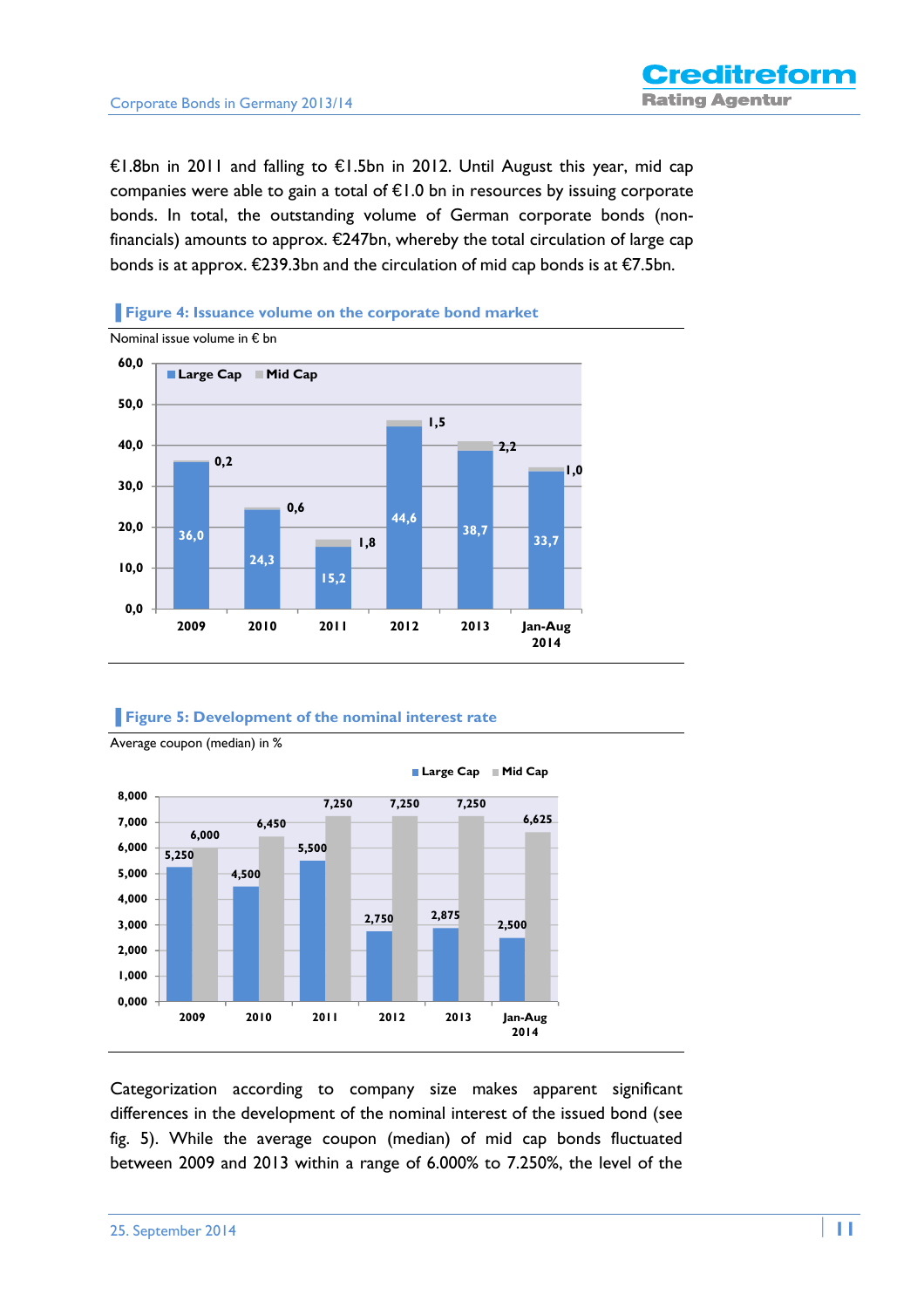coupon on bonds issued by large cap corporations has noticeably fallen since 2011; from an average of 5.500% in 2011 to 2.875% in 2013. In the current year, the average coupon has fallen slightly with regard to both mid cap (6.625%) and large cap (2.500%).

#### **Risk-bearing capacity of the issuers**

In the following we analyze the development of key financial figures relevant to the assessment of issuers' risk-bearing capacity. Depending on the respective company size segment we will look at key figures related to capital structure, profitability, and financial strength. In continuation of our previous analyses we will focus on equity ratio, return on assets, the EBIT interest coverage, and the relationship between net financial liabilities and the EBITDA (see appendix for a definition of key figures). This analysis is based on all enterprises which issued a bond between 2009 and August 2014 and on published annual accounts and securities prospectuses for these years. In order to guarantee the statistical comparability of annual financial statements, the annual accounts were structured and prepared so as to be applicable to all principles of accounting**.** Insolvent companies are also included in the totality inasmuch as the bond which they issued is still being traded. A comparable key figure result can also be reached without the inclusion of these companies.



#### **Figure 6: Equity ratio by size segment**

The equity ratio of large cap companies had been in continuous decline between 2009 and 2012 (see fig 6). During this period, the average equity ratio fell by three percentage points from 22.3% to 19.3%. Recently, companies for the large cap segment were able to substantially strengthen their equity base. Thus the equity ratio in 2013 was an average of 21.7%. In contrast, the average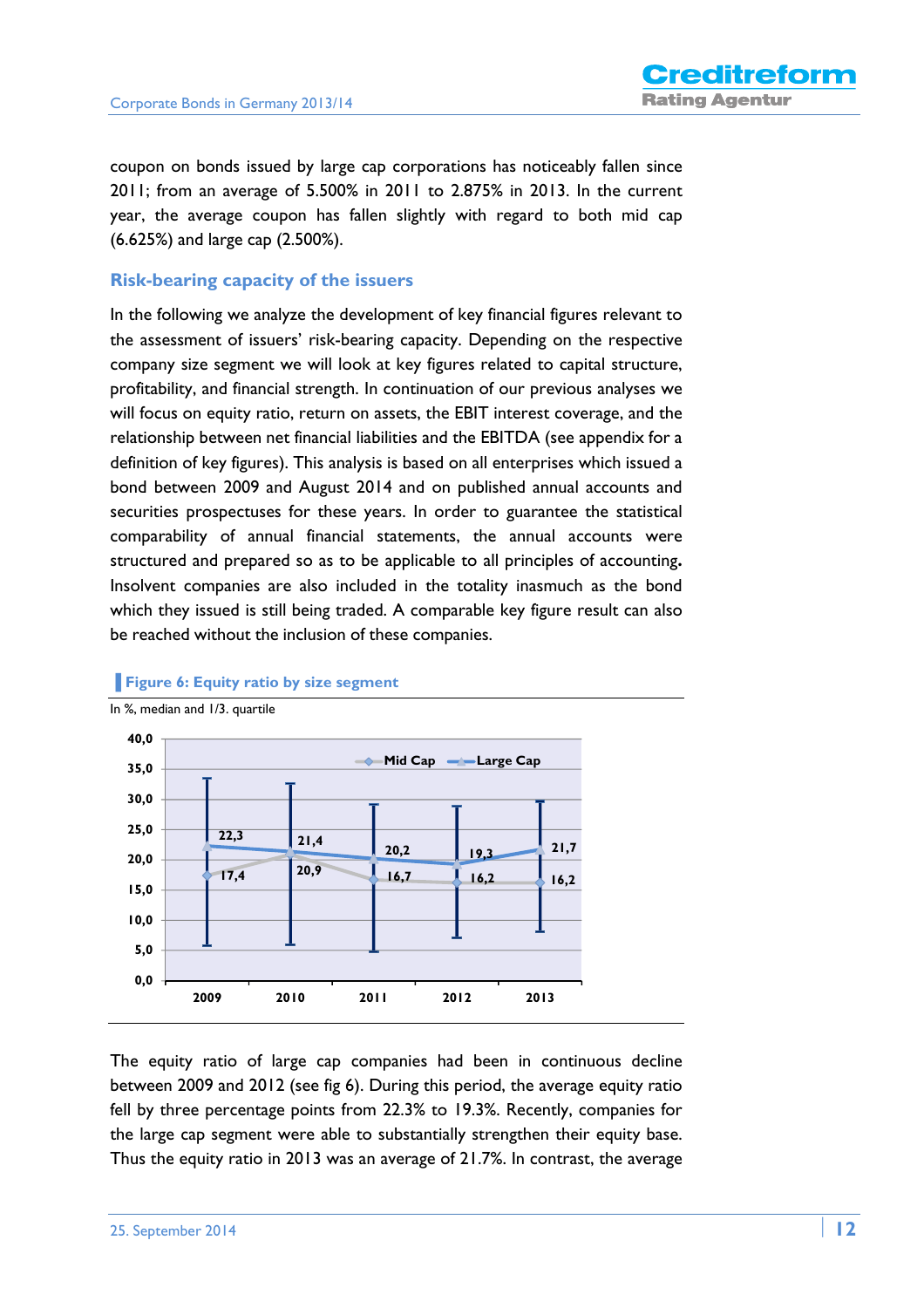equity ratio of mid cap bond issuers has remained at its low 2012 level. While adjusted equity accounted for an average of 20.9% of the adjusted balance sheet total in 2010, in 2011 the equity ratio totaled only 16.7%. In 2012 and 2013, mid cap companies had an equity ratio of only 16.2%.

Bond issuers in the large cap segment were able to stabilize their profitability in the period under review at a reasonable level (see fig. 7). The average return on assets for the large caps improved in 2010 from 3.5 to 5.9%. The return on assetswas somewhat lower in 2011 at 5.7%; however, the larger bond issuers were able to maintain this level during the following two years. In contrast, mid-sized bond issuers were not able to achieve any sustainable profits with the assets available to them. While mid caps were able to achieve a return on assets of 5.2% in 2011, thus placing them at the same level with large cap enterprises, during the following two years mid cap enterprises deteriorated to 3.8% (2012) and 3.5% (2013).

#### **Figure 7: Return on assets by size-segment**



Analysis of the EBIT interest coverage ratio reveals serious differences between companies in the large and mid cap segments (see fig. 8). The interest coverage ratio had improved for large caps from 1.4 in 2009 to 2.4 in 2010. Since then, the EBIT interest coverage has remained within the 2.2 to 2.5 range. In 2013 it amounted to 2.4. By contrast, the mid cap issuers do not currently seem to be able to carry out their interest payments from business operations. While the ratio of EBIT to interest expenditure had risen from 0.8 in 2009 to 1.6 in 2011, the interest coverage ratio dropped in 2012 to 1.0. Last year, interest expenditure for the bond issuers in the mid segment was, at 0.7, no longer covered by their business operations.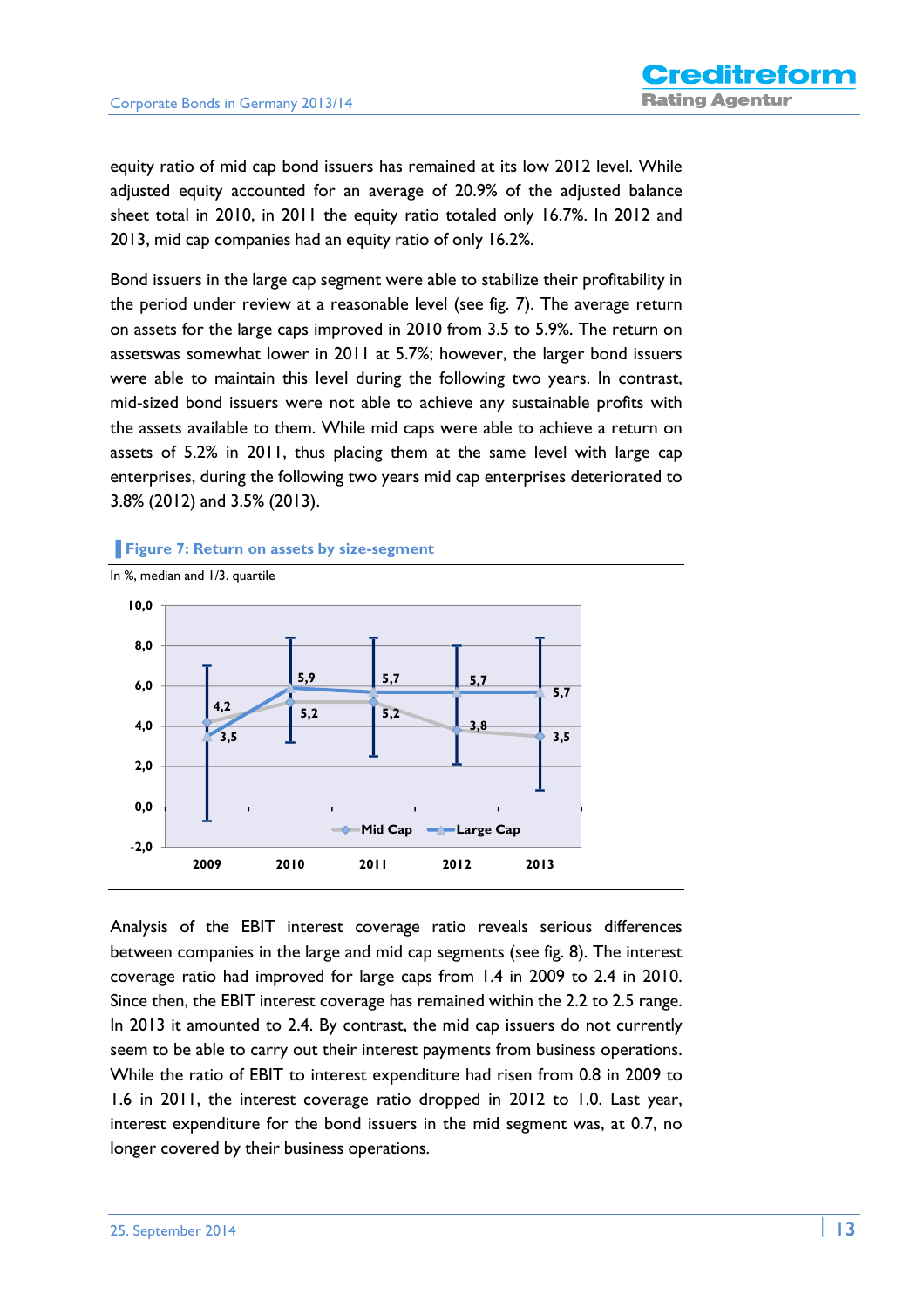

**Figure 8: EBIT interest coverage ratio by size-segment** 





#### **▐ Figure 9: Net debt/EBITDA by size-segment**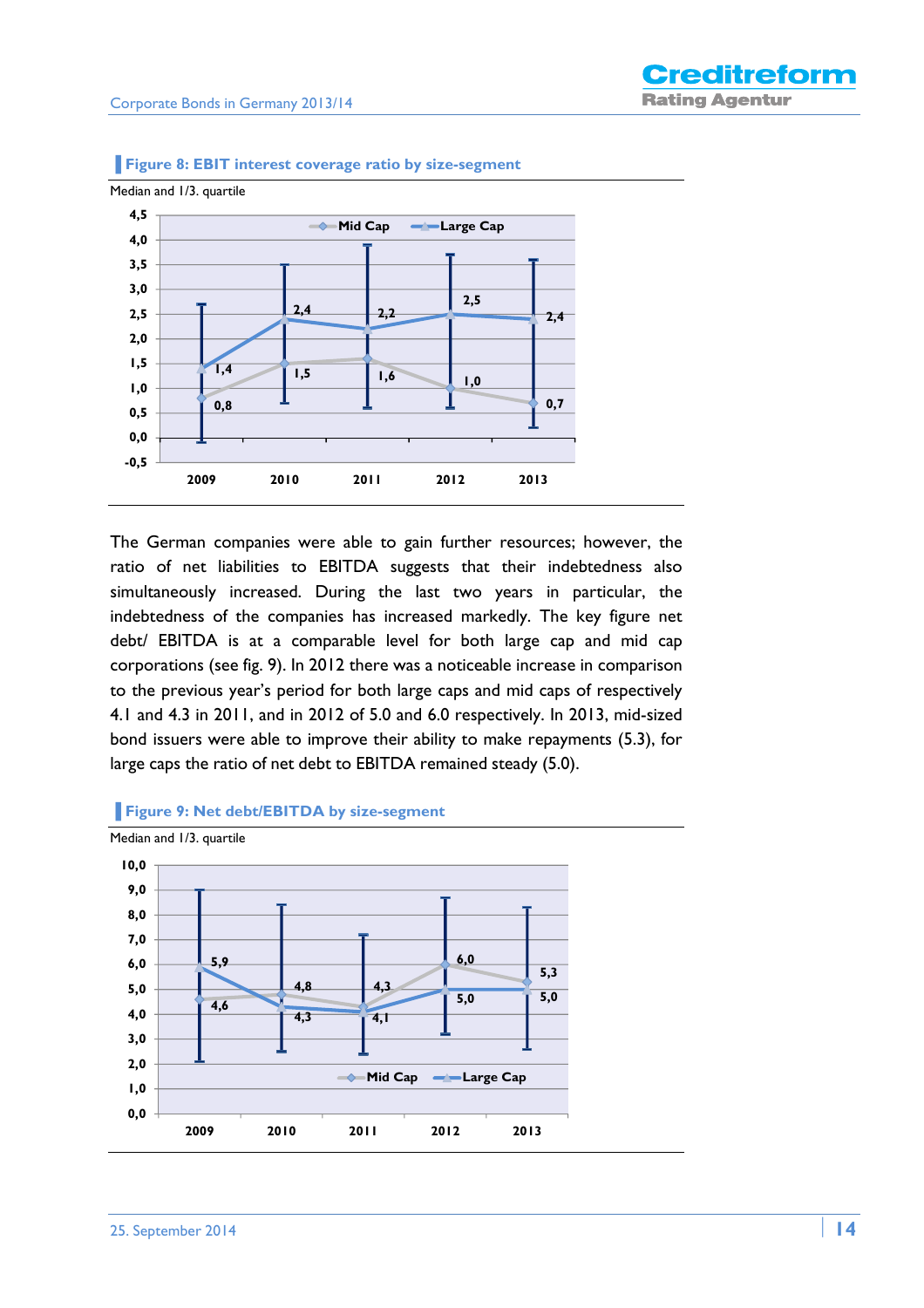## **3. The market for SME bonds**

Since 2010, corporations have the possibility to borrow capital in the course of a bond issue via the stock market segments in Düsseldorf (der mittelstandsmarkt), Frankfurt (Entry Standard), Hamburg-Hanover (Mittelstandsbörse Deutschland), Munich (m:access), and in Stuttgart (Bondm). Taken as a whole, we call these segments the 'regulated market'. These stock market segments are primarily orientated towards small and medium-sized enterprises (SME) wanting to issue bonds at relatively low volumes.

#### **Market development**

In the SME bond markets in Germany, a total of 112 bonds have been issued until August of this year (see fig. 10). The total number of issuers amounts to 101 corporations. Of these 112 bonds, more than half (60 bonds) were issued on the Entry Standard in Frankfurt. A further 32 bonds were issued at the Bondm in Stuttgart. Measured by the number of issues, 'der mittelstandsmarkt' in Düsseldorf ranks third with 16 bonds. However, the number of bonds currently listed on these markets has dropped and deviates from the above figures due to delistings and defaults on the part of issuers. Currently a total of 93 bonds are listed on the regulated market.



#### **Figure 10: Issuance activity on SME bond markets**

Since 2010 corporate bonds have been issued on the SME bond markets at a nominal issue volume of approx. €5.2bn, with an average issue volume amounting to €30m (median). In 2011, the largest volume of bond issuances was registered since the implementation of the bond market segments in 2010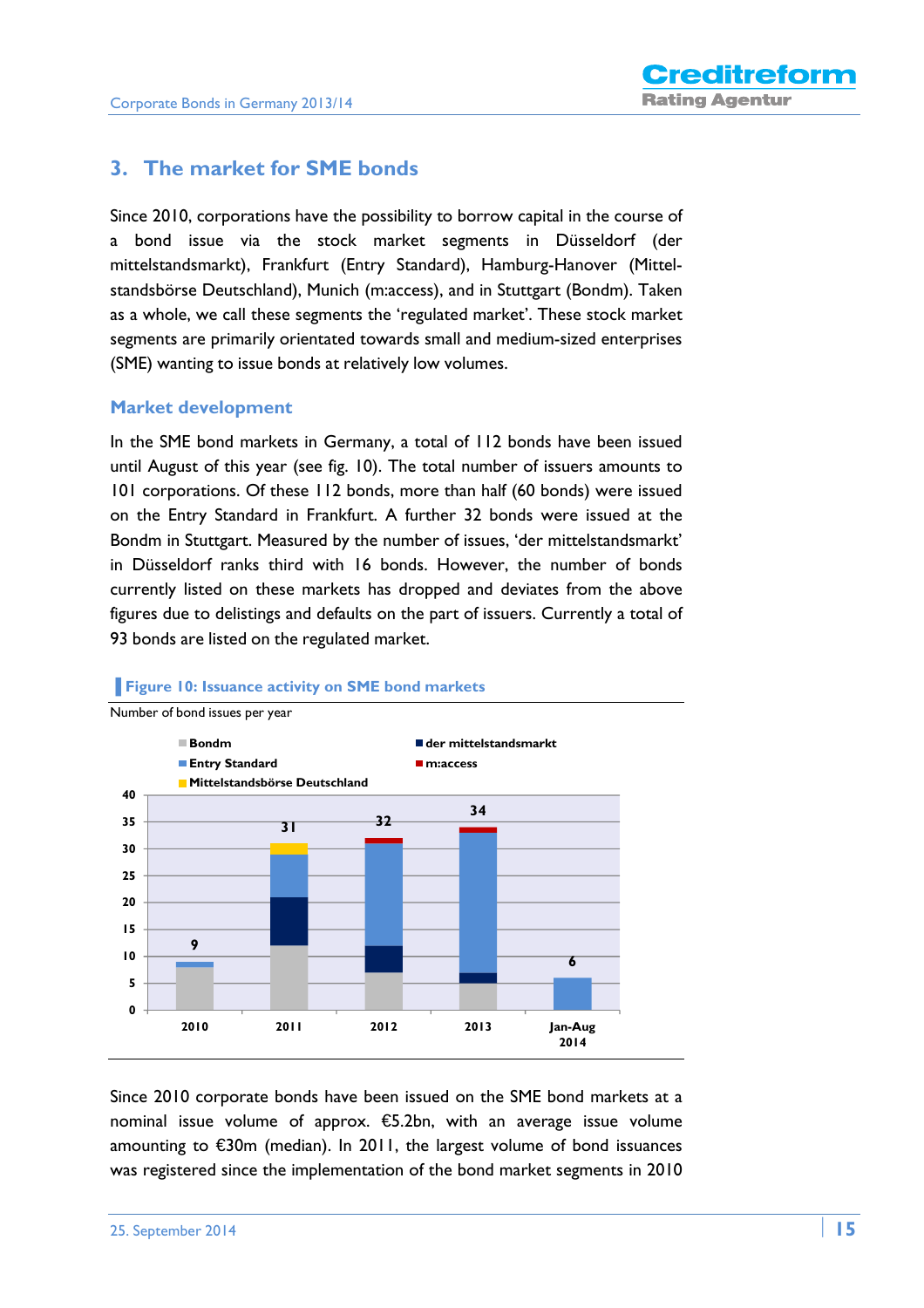with €1.51bn (see fig. 11). In 2013, bonds were issued at a volume of €1.40bn after a decrease in volume to  $\epsilon$ 1.23bn in 2012. This momentum in issue volumes could not be maintained during the current year. Thus only six new issues were listed in the regulated market this year. This has been reflected in the volume of issuances. Corporations issued bonds worth a total of €0.28bn this year.





The average coupon has risen in the trend. In 2010 the average coupon (median) was at 7.000%. In the following year a bond issued in the SME bond segment offered an average of 7.375% and was situated at a comparable level in 2012 at 7.250%. In the current year the average coupon is at 7.3125% having been at 7.500% in 2013.

Of the bond issuers active in the regulated market since 2010, a total of 15 companies had defaulted as of August 2014; four in 2012 and seven in 2013. An additional four defaulted in 2014 with Zamek, Rena, MIFA, and Mox Telekom. However, the bond defaults on the regulated market do not have any implications for the solidity or sustainability of the new bond market segments. Thus the price trend with regard to the listed bonds on the newly created exchanges shows that the majority of issues on the market have been evaluated positively (see fig. 12). Over one quarter of the bonds (26.9%) were, as of August 2014, priced significantly higher than at the time of issue. More than two thirds (68.8%) of the bonds listed over 95%. Issues with current prices below 65% are primarily by corporations for which either insolvency proceedings have been initiated or which are presently restructuring.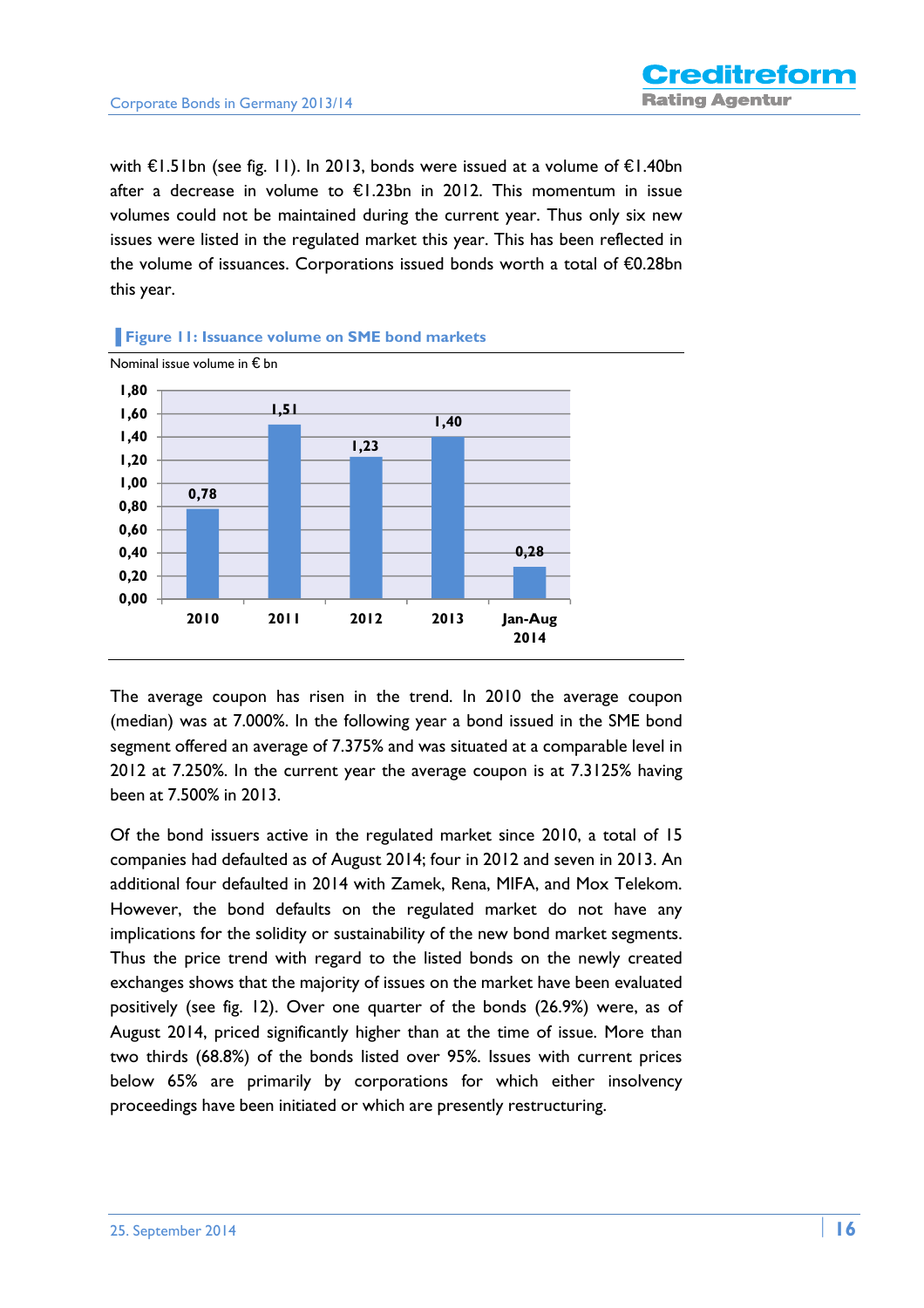#### **Figure 12: SME bonds by price**



# **Risk-bearing capacity of the issuers**

The analysis is based, as in chapter 2, on corresponding data from published annual financial statements and bond prospectuses by issuers in our corporate bond database, with the inclusion of bond issues whose price are currently listed at under 65%. This does not blur the result, as it does not significantly change the key figures. Rather, it provides a more precise picture of the SME bond market, as these bonds continue to be traded. In order to create a basis for comparison of the issuers in the SME bond market, it is compared with the overall market for corporate bonds issued by German non-financials.





The average equity ratio (median) of issuers in the regulated market decreased substantially between 2010 and 2013, from 21.5% to 15.1% (see fig. 13). By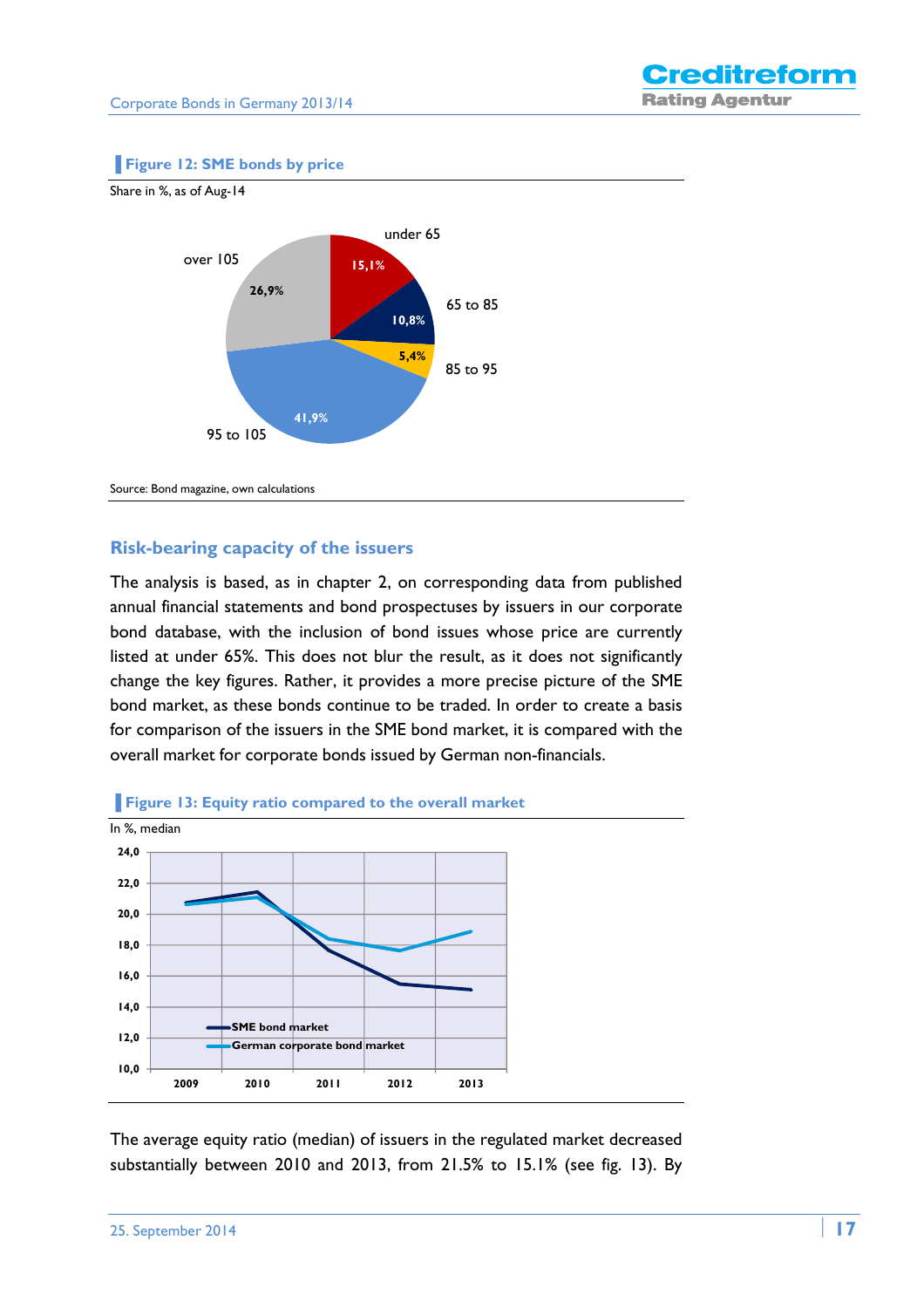contrast, the totality of all German non-financials who issued a bond was able to strengthen their equity in 2013. After the equity ratio had already fallen to a lesser degree in 2012 (2012: 17.7%) in comparison to the regulated market for SME bonds (2012: 15.5%), the proportion of adjusted equity in the balance sheet total increased to 18.9% in 2013.

Measured on the return on assets, German bond issuers were able to stabilize their profitability last year. Thus the level of profitability in 2013, as in the previous year, was at 4.9% (see fig. 14). For issuers of SME bonds, the return on assets continued to fall. After the return on assets of 5.7% in 2011 fell to 4.6% in 2012, the profitability benchmark was decreased in 2013 to 4.0%. The comparison was all the more extreme in the case of return on sales (EBT margin, see fig. 15). Here, the return on sales fell within the year from 0.9% in 2012 to -1.8% in 2013. The benchmark for all issuers on the German bond market last year was at 1.5% - down from 1.9% in 2012.



#### **Figure 14: Return on assets compared to the overall market**



#### **Figure 15: Return on sales compared to the overall market**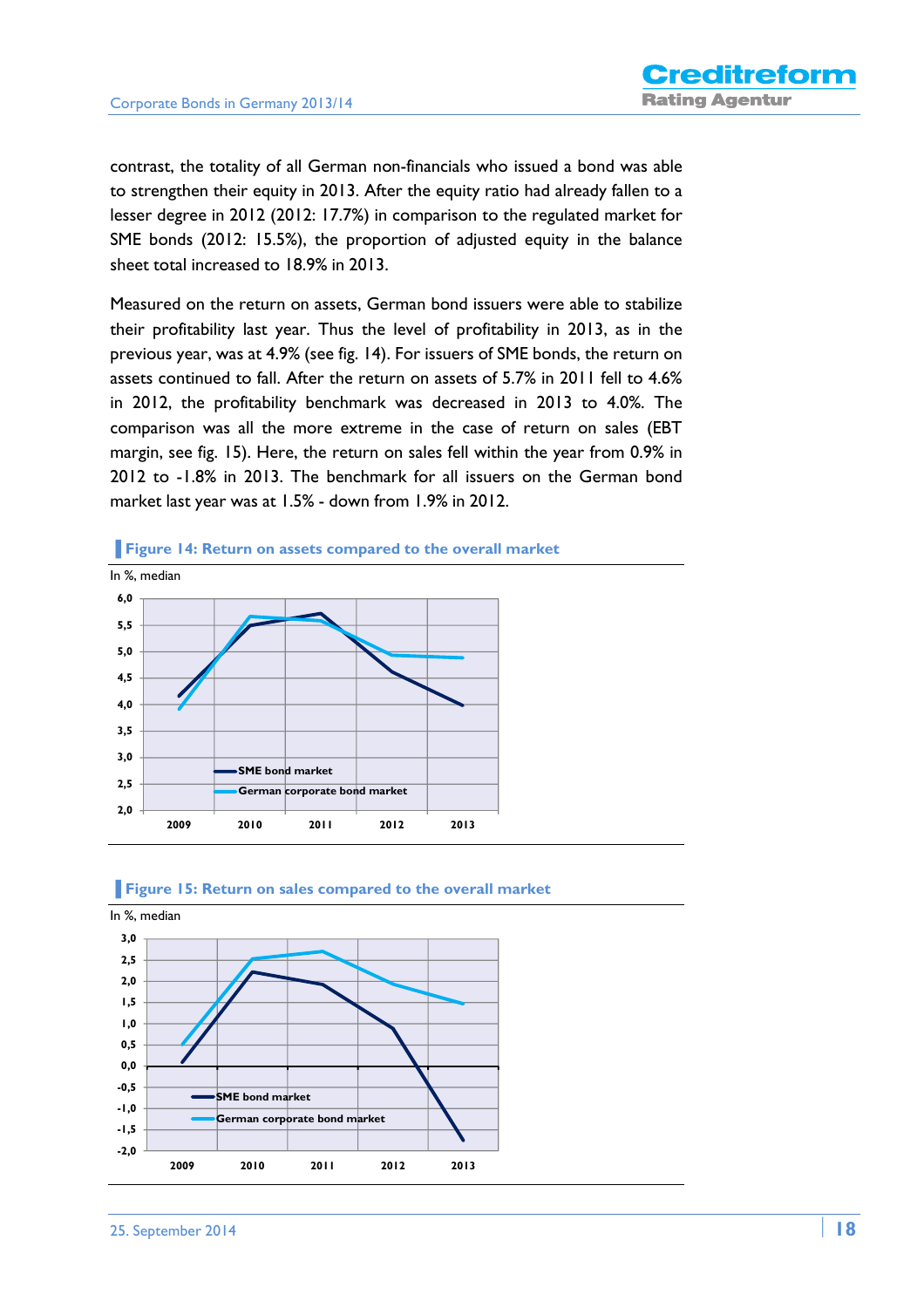The EBIT interest coverage of issuers of SME bonds could be increased in 2010 from 1.0 to 1.6, and in the following year it was maintained (see fig. 16). Since then, however, the interest coverage ratio has been falling. After a decrease to 1.2 in 2012, the EBIT interest coverage ratio dropped in 2013 below the threshold of 1.0 (0.7) so that interest is no longer covered by operating earnings. As a comparison: in the total corporate bond market, the EBIT interest coverage is at 1.5 (2012: 1.7).

**Figure 16: EBIT interest coverage ratio compared to the overall market** Median **0,0 0,5 1,0 1,5 2,0 2,5 2009 2010 2011 2012 2013 SME bond market German corporate bond market**

The key figure net debt/EBITDA deteriorated noticeably (see fig. 17). After a decrease from 5.1 to 4.0 in 2011, the ratio of net liabilities to EBITDA rose to 6.3 in 2012 and to 6.8 in 2013. By contrast, the ratio of net debt to EBITDA, for all German non-financials who have issued a bond, remained steady at 5.1, while in 2010 and 2011 it had still been at 4.4 and 4.3, respectively.



#### **Figure 17: Net debt/EBITDA compared to the overall market**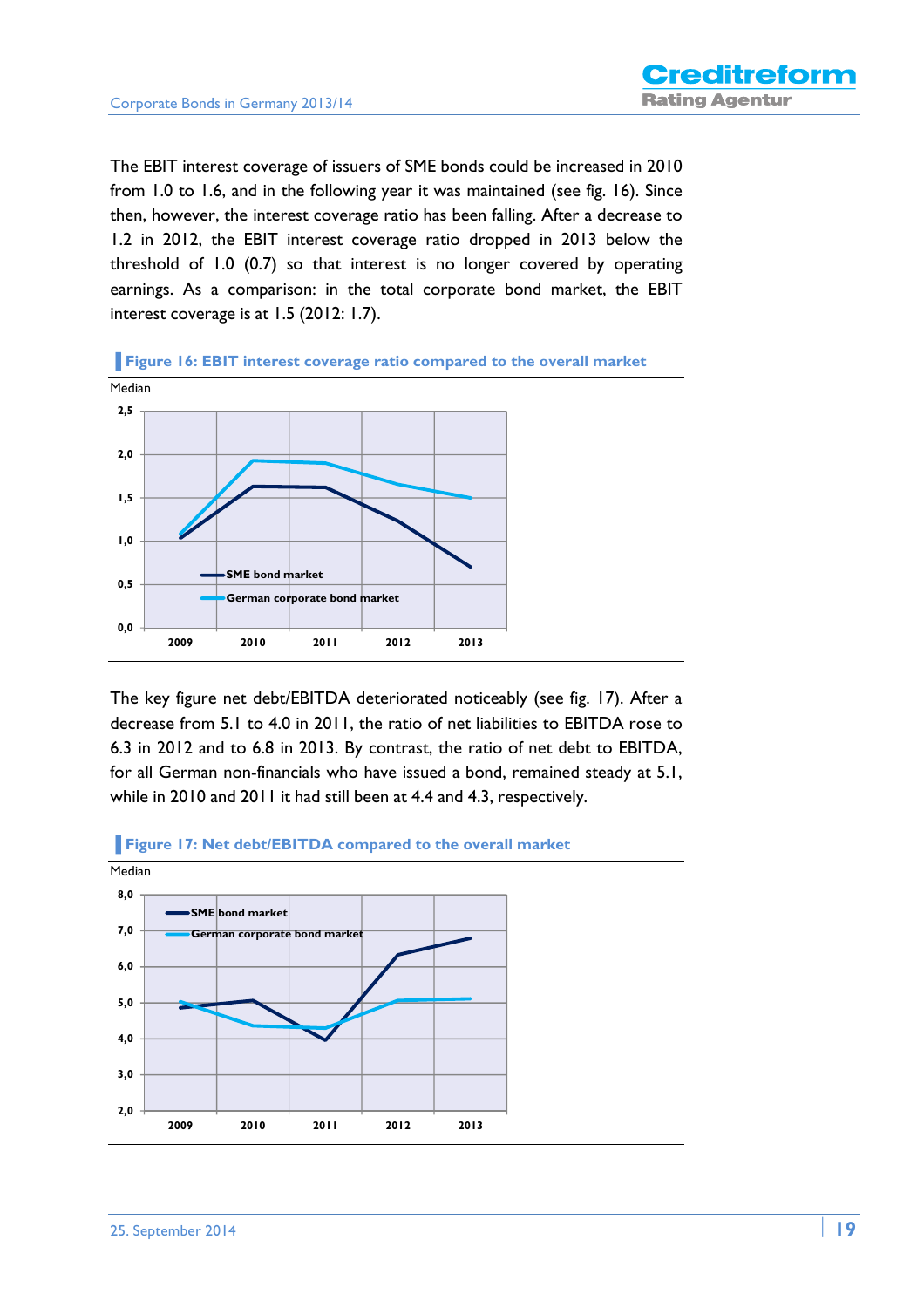## **4. The risk-bearing capacity of European bond issuers**

In this chapter we turn our attention in the context of our analysis of corporate bond markets to the European bond issuers. As a first step, we integrated listings on the Frankfurt stock exchange of corporate bonds by European non-financials which are denominated in euros into our corporate bond database. Analogous to our analysis of the German corporate bond market, we will look at the issue volume and issue activity, as well as the financial risk-bearing capacity, of European issuers. Here we will first focus on the Belgian, Austrian, French, Spanish, Italian, and UK economies. Again, all outstanding bonds as of 31 August 2014 were examined.

In Europe, the number of issuers per year has steadily increased since 2009 (see fig. 18). While issuers from the six economies analyzed as well as from Germany issued respectively 137 and 176 bonds in 2009 and 2010, in 2011 a total of 194 corporate bonds were registered. In the following year, issuance activity was noticeably more dynamic. Thus in 2012 a total of 258 bonds were issued - an increase of approx. 33%. This level was maintained in 2013 with 268 corporate bonds issued. Considering the fact that 207 bonds were already issued between January and August of this year, we can assume that this mark will be surpassed within the current year.



#### **Figure 18: Issuance activity of European bond issuers**

In addition to Germany, the French segment also stands out on the European corporate bond market. The market for French corporate bonds denominated in euros includes a total of 398 bonds issued by non-financials with an outstanding nominal issue volume of €263bn. The outstanding issue volume for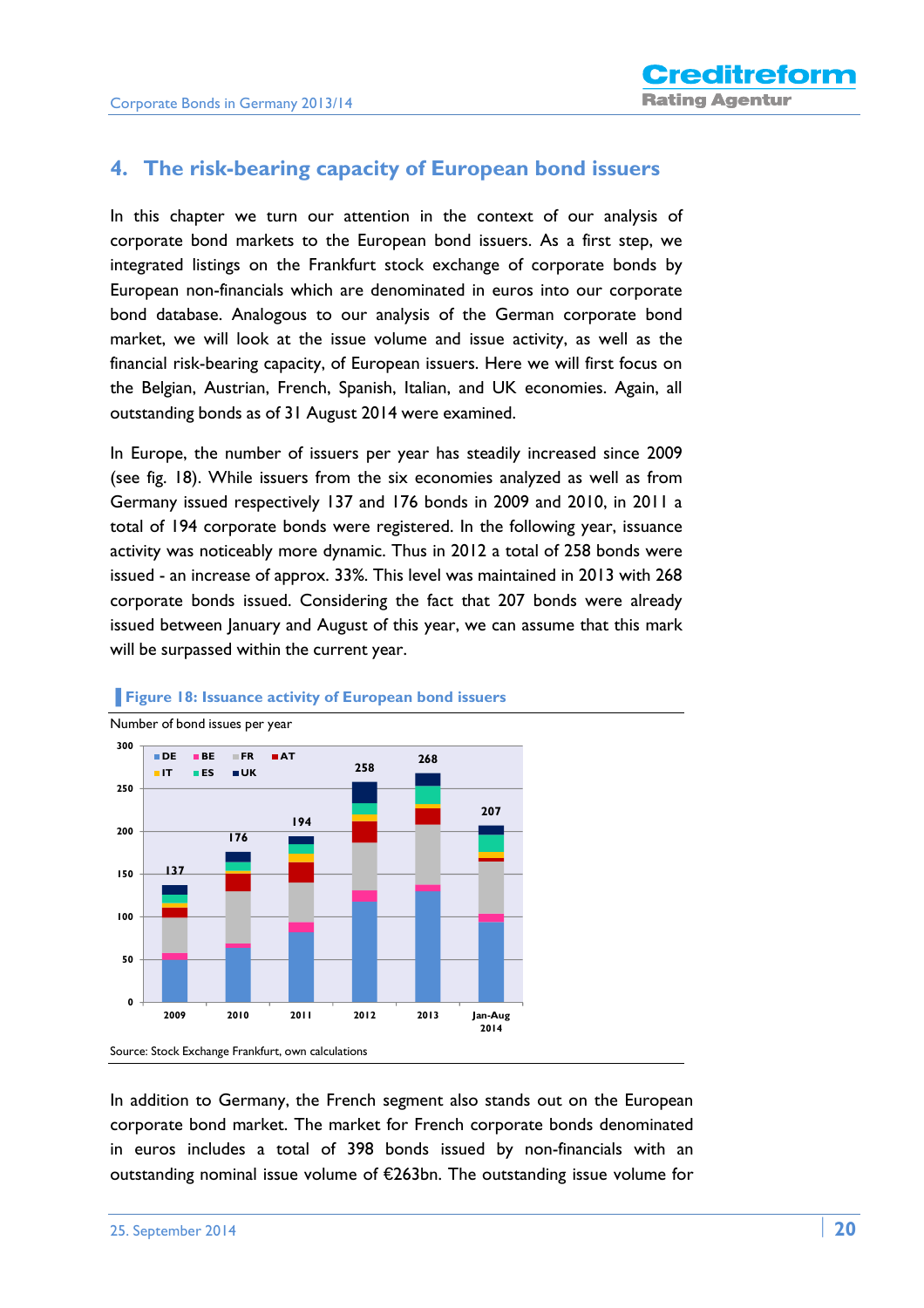Spanish corporate bonds at the cutoff date was €67.6bn (98 bonds). Corporate bonds from the UK (108) amount to a total of €80.1bn. Italian corporate bonds by non-financials came to somewhat less than half of that with €36.6bn. What is remarkable here is that the number of outstanding bonds amounts to just about 41. Belgian and Austrian bond issuers issued 65 and 135 bonds respectively, with volumes of €23.5bn and €44.3bn.

Measured by the average equity ratio (median), the bond issuers in Austria and Italy are best off with regard to solvency (see fig. 19). The equity ratio here was 38.0% and 36.1% in 2013. With shareholders' equity of 33.8%, the Belgian issuers are close behind. The equity ratio of French bond issuers was on average 31.8% in 2013. In contrast, the equity ratio of Spanish non-financials which have issued a bond was on average at just about 27.2%. The British issuers are also below the 30% mark with an equity ratio of 29.3%. The German enterprises, with an equity ratio of 18.9%, constitute the bottom end of the spectrum. When viewing the development over time, it becomes clear that, with the exception of Belgian (and German) companies, all issuers have been able to strengthen their equity base since 2009.



#### **Figure 19: Equity ratio of European bond issuers**

While German issuers have a comparatively low equity buffer, they operate significantly more profitably than issuers from other European countries - and this over almost the entire period under review (see fig. 20). Return on assets was at an average of 4.9% in 2013. Only issuers from the UK are at a comparable level with respect to their profitability (4.5%). By contrast, nonfinancials on the corporate bond market in Austria and Belgium are, with a return on assets of 2.1% and 1.9% respectively, relatively weak with regard to earnings. Issuers from Spain and Italy have a significantly lower return on assets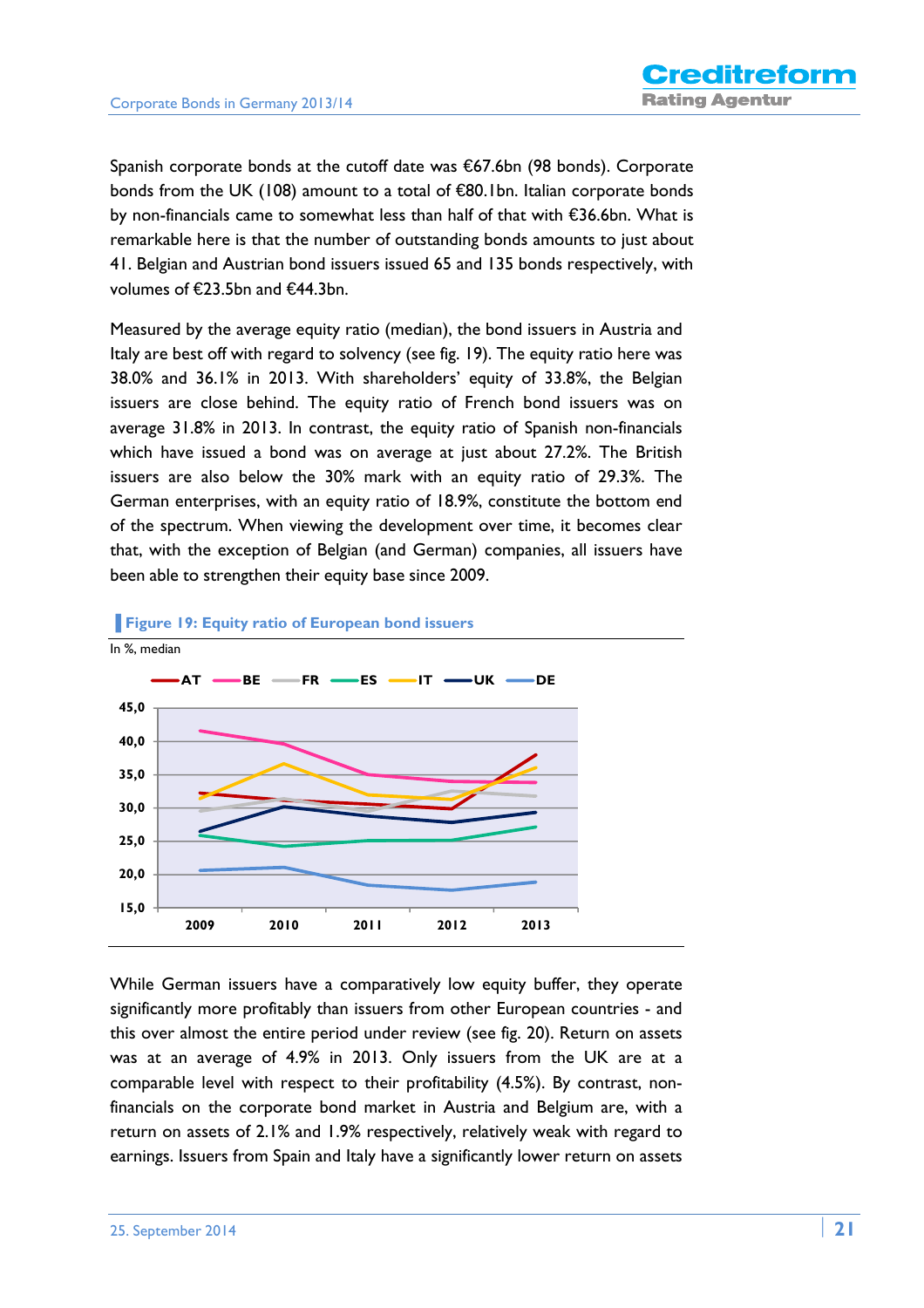on the average with 0.5% and 0.9% respectively. While the returns on Spanish bonds did not fall until recently - the profitability benchmark fluctuated in the range of 2.9% and 3.1% - the Italian returns on assets have been decreasing at a low level since 2009.









Bond issuers from the UK and France show the highest interest coverage ratio in comparison to other European countries (see fig. 21). Thus the EBIT interest coverage of British issuers amounted to 3.8 in 2013, while the ratio of operating income to interest expenditure for French non-financials was an average of 2.9. In the previous year, French issuers had higher interest coverage at 3.6 (UK 2.3). For issuers from other European countries, interest coverage is at a comparable level, ranging between 1.5 and 1.8, whereby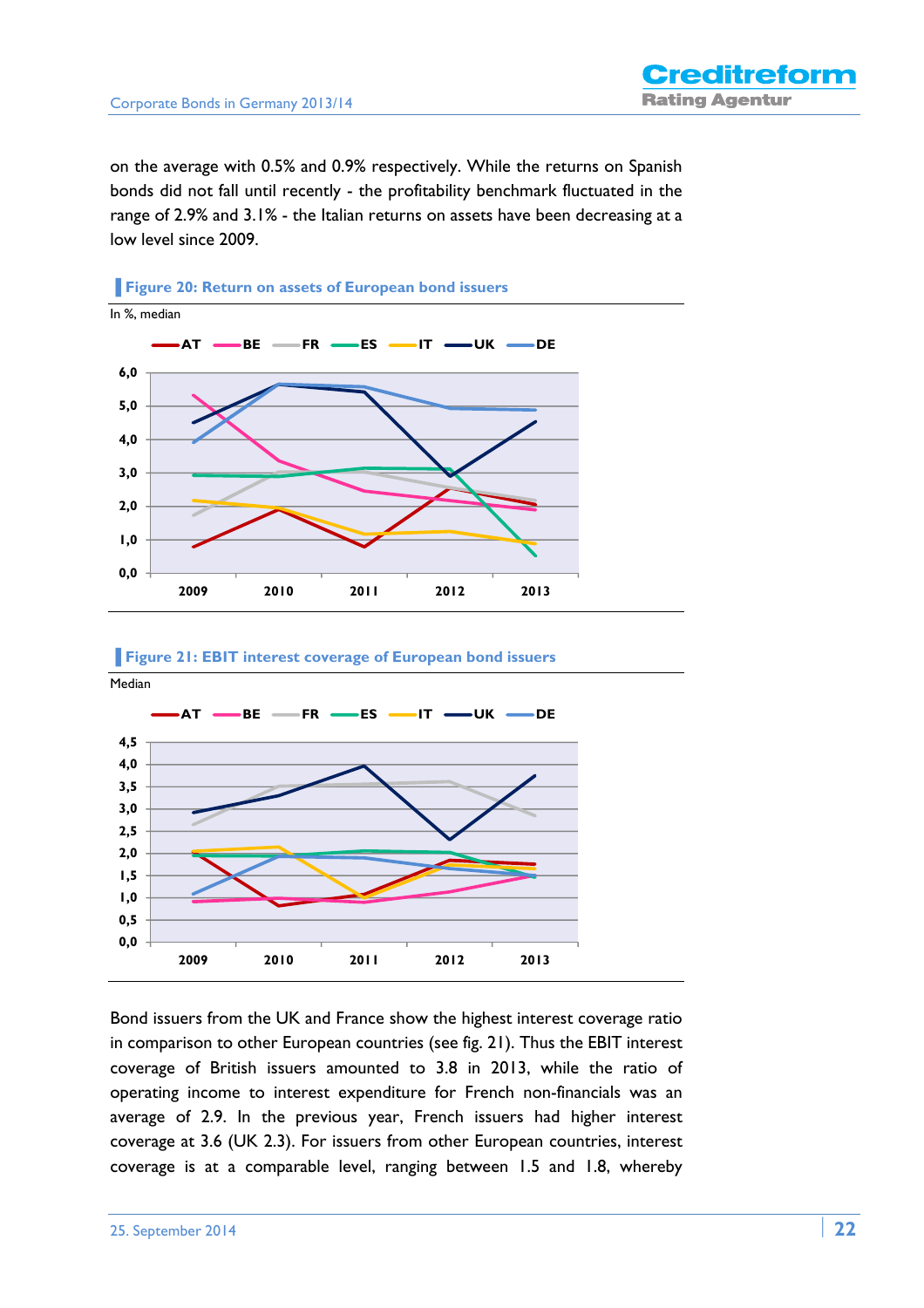

differences can be seen in medium-term development. For issuers in Belgium, Italy and Austria, the interest coverage ratio has improved since 2011, while there is a falling trend in the ratio of EBIT to interest expenditure in Germany and Spain.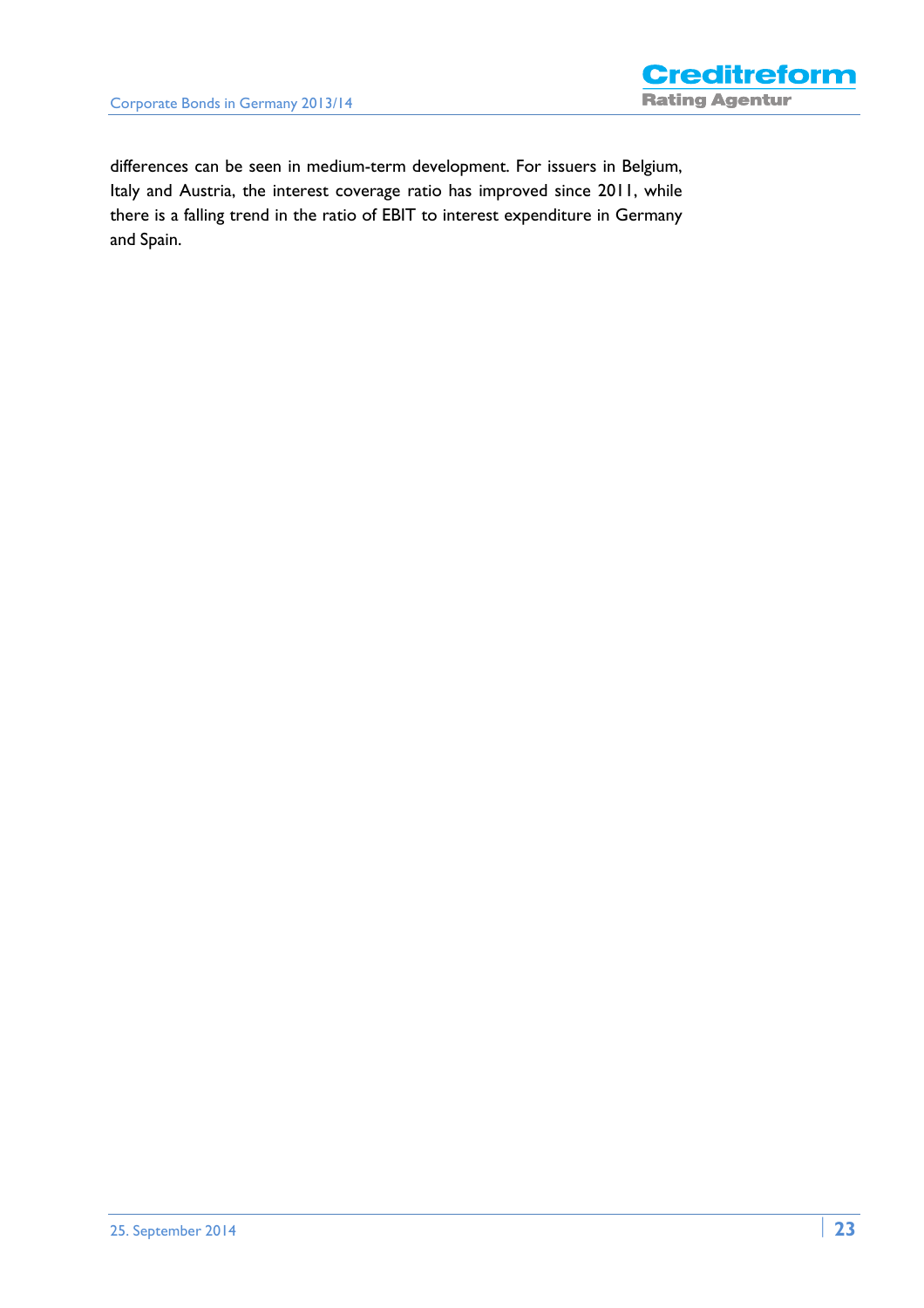## **5. Conclusion and outlook**

Experience shows that a transparent depiction of key financial figures which provides insight into the financial risk-bearing capacity of a company is, unfortunately, not the rule. In addition, it is common for key financial figures for bonds to be defined in different ways, thus providing no basis for comparison.

With the help of our corporate bond database, we have undertaken to benchmark the risk-bearing capacity for bond issuers. Based on the panel data structure, changes and developments taking place in the course of time were analyzed and traced. By gathering information on all available balance sheet data and by means of applying the XBRL data collection structure, the calculation of any conceivable key financial figures - independent of the request - is fundamentally possible. We have placed an emphasis on the equity ratio, return on assets, the EBIT interest coverage ratio, and the ratio of net financial liabilities to the EBITDA.

On the whole, we can see that German companies in the large cap segment have been able to strengthen their equity base. At the same time, their profitability and interest coverage ratio have followed a consistent trend. Indebtedness also remained consistent compared to the previous year. By contrast, the financial risk-bearing capacity of mid cap issuers, i.e. companies with a balance sheet total of below €500m, has seen a declining trend. The negative trend in equity ratio was stopped; however, equity remains at a relatively low level. The interest coverage ratio and their total return on investments have fallen once again within the year. In our analysis in March 2014 we already showed that the key figures for issuers in the market for SME bonds had noticeably deteriorated up to 2012. In 2013, the situation had further deterioriated with respect to the risk-bearing capacity of issuers.

Within the context of our analysis of corporate bond markets, we also focused on European bond issuers. The comparison between European bond issuers has shown that German bond issuers have a comparatively low equity ratio. In contrast, the German issuers stand out with respect to their profitability; measured on the return on assets, they operate more profitably than issuers in other European countries. With regard to interest coverage ratio, the German segment is at a comparable level with other European segments.

In light of the increasing Europeanization of its business activity, Creditreform Rating shall place an even stronger emphasis on the European market in its analysis of corporate bond markets. Accordingly, the database will expand further to include all European bonds in addition to the present country samples consisting in Belgium, Austria, France, Spain, Italy, and the UK. The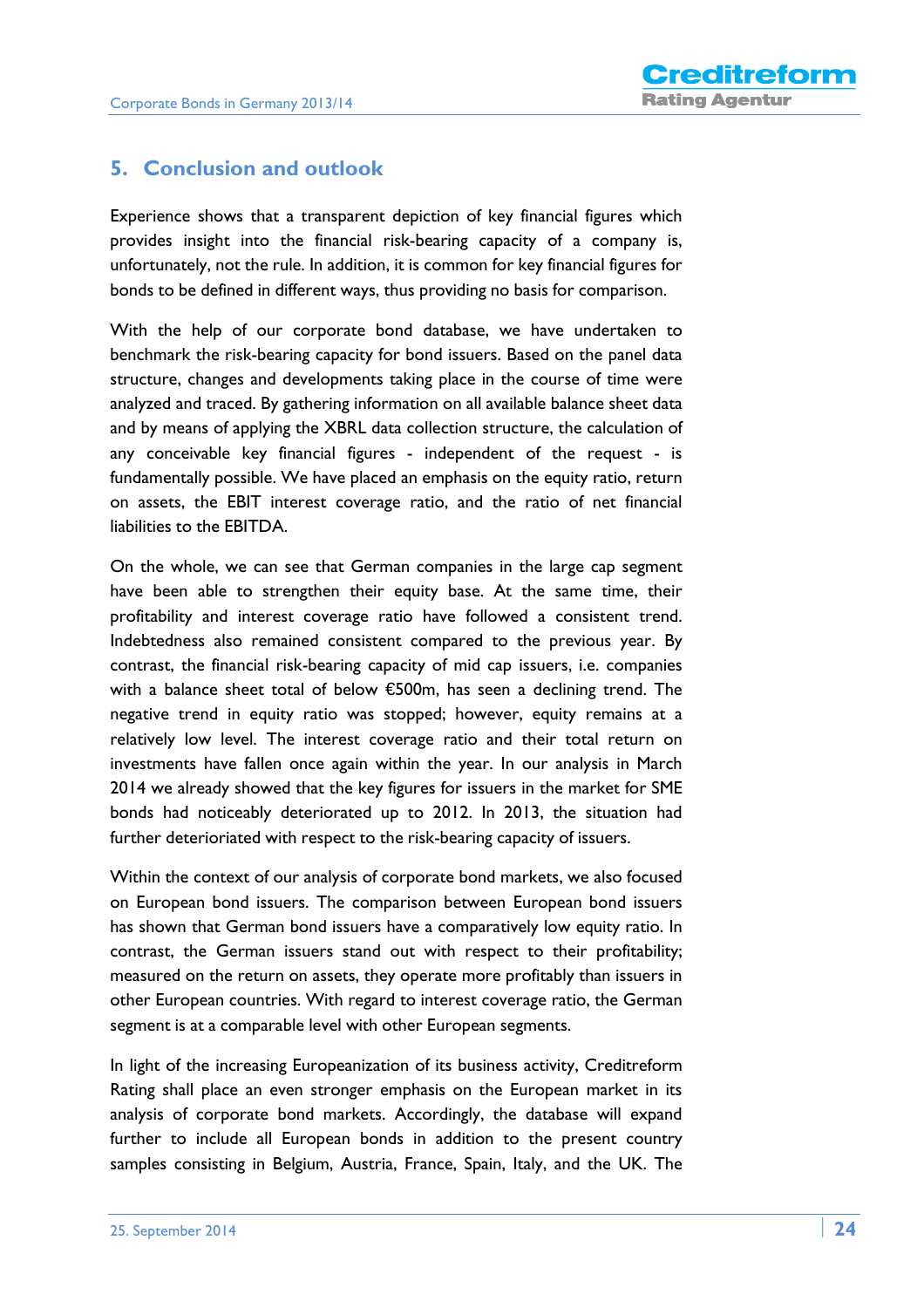significant added value consists in the fact that the database, in addition to relevant bond-related data, contains in particular information from issuers' annual financial statements as well as structural data. This provides a clear and detailed picture of the financial risk-bearing capacity of bond issuers in Europe. In this context we will be integrating the Creditreform balance sheet ratings into our corporate bond database in future. In addition, within the framework of analyzing the financial risk-bearing capacity of corporations in the many European economies, we will be putting the structural differences related to aspects such as accounting, the structure of financial systems, as well as the economic structure of the business sector (industries, size of the company) into a substantiating context.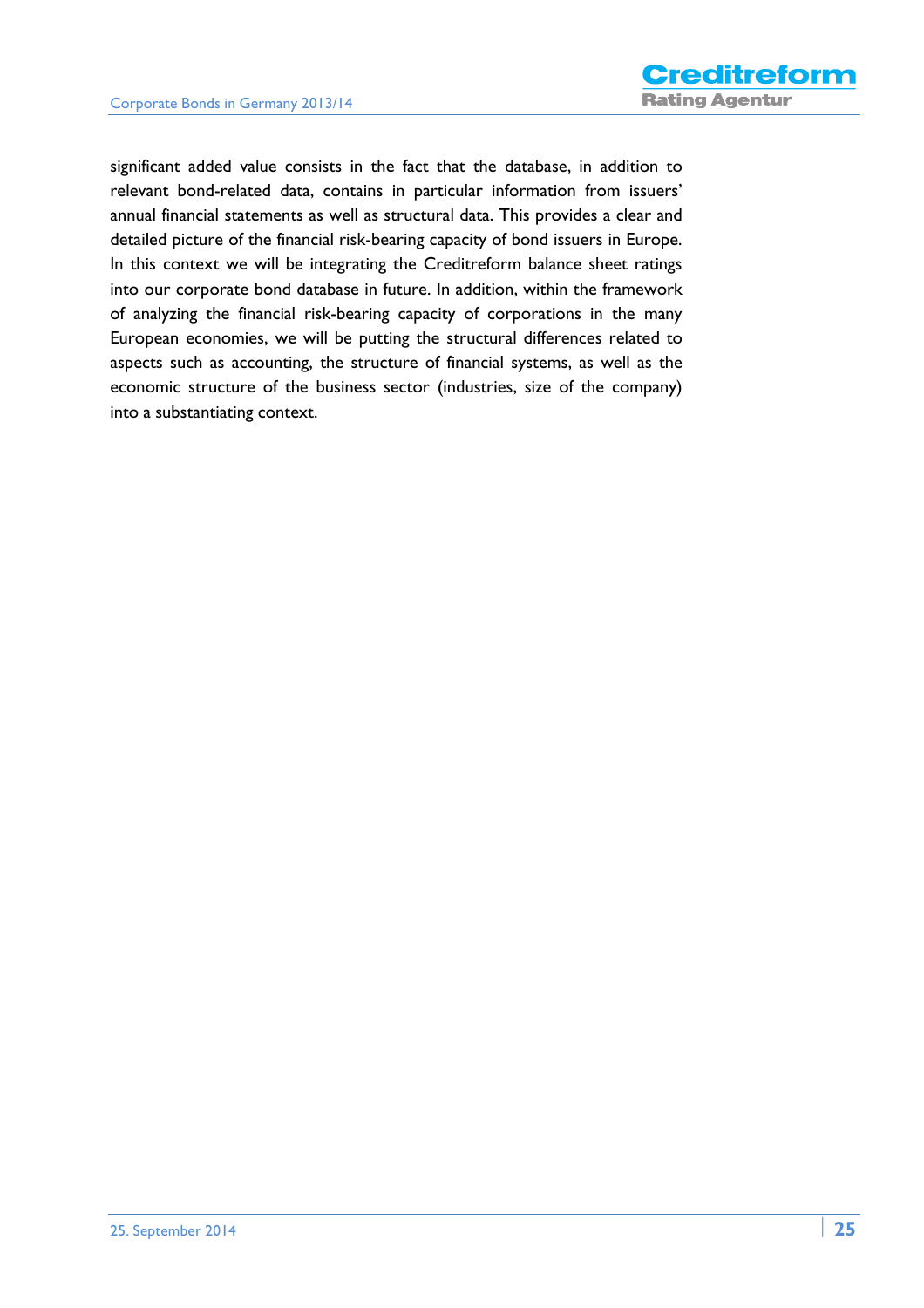## **APPENDIX**

## **Definition of adjusted equity**

| <b>Adjusted equity</b>              | Nominal capital, capital account I<br>+ Capital account II.<br>-pending deposits on subscribed capital<br>+ Capital reserve<br>+ Retained earnings/reserves in partnerships<br>-Expenses for implementation and expansion of<br>business operations and for the procurement of equity<br>-enabled goodwill<br>-internally generated intangible assets<br>-other adjusted items in relation to the reclassification of<br>IAS(IFRS) /US GAAP positions (EK)<br>- Disagio<br>-capitalized deferred taxes<br>+ negative deferred tax<br>+ Grants (incl. 2/3 construction grants)<br>+ Expense provisions<br>+ 1/2 special items with a reserve component<br>+ Adjustments to the consolidated balance sheet<br>+ Liabilities to shareholders with EK character<br>(postponement of priority)<br>+ Profit participation rights<br>+ Minority interest in equity<br>+ other equity<br>+ Profit carried forward/ - loss carried forward<br>+ annual surplus / - annual deficit<br>+ net earnings / -net loss |
|-------------------------------------|--------------------------------------------------------------------------------------------------------------------------------------------------------------------------------------------------------------------------------------------------------------------------------------------------------------------------------------------------------------------------------------------------------------------------------------------------------------------------------------------------------------------------------------------------------------------------------------------------------------------------------------------------------------------------------------------------------------------------------------------------------------------------------------------------------------------------------------------------------------------------------------------------------------------------------------------------------------------------------------------------------|
| <b>Adjusted balance sheet total</b> | Adjusted equity<br>+ Total borrowed capital                                                                                                                                                                                                                                                                                                                                                                                                                                                                                                                                                                                                                                                                                                                                                                                                                                                                                                                                                            |

## **Definition of key figures**

| Equity ratio $(\%) =$           | Adjusted equity<br>Adjusted balance sheet total | $\times 100$ |
|---------------------------------|-------------------------------------------------|--------------|
|                                 |                                                 |              |
| <b>EBIT Interest Coverage =</b> | Operating income<br>Interest and other expenses |              |
|                                 |                                                 |              |
| EBT-Margin $(\%)$ =             | Operating income<br>Sales revenues              | $\times 100$ |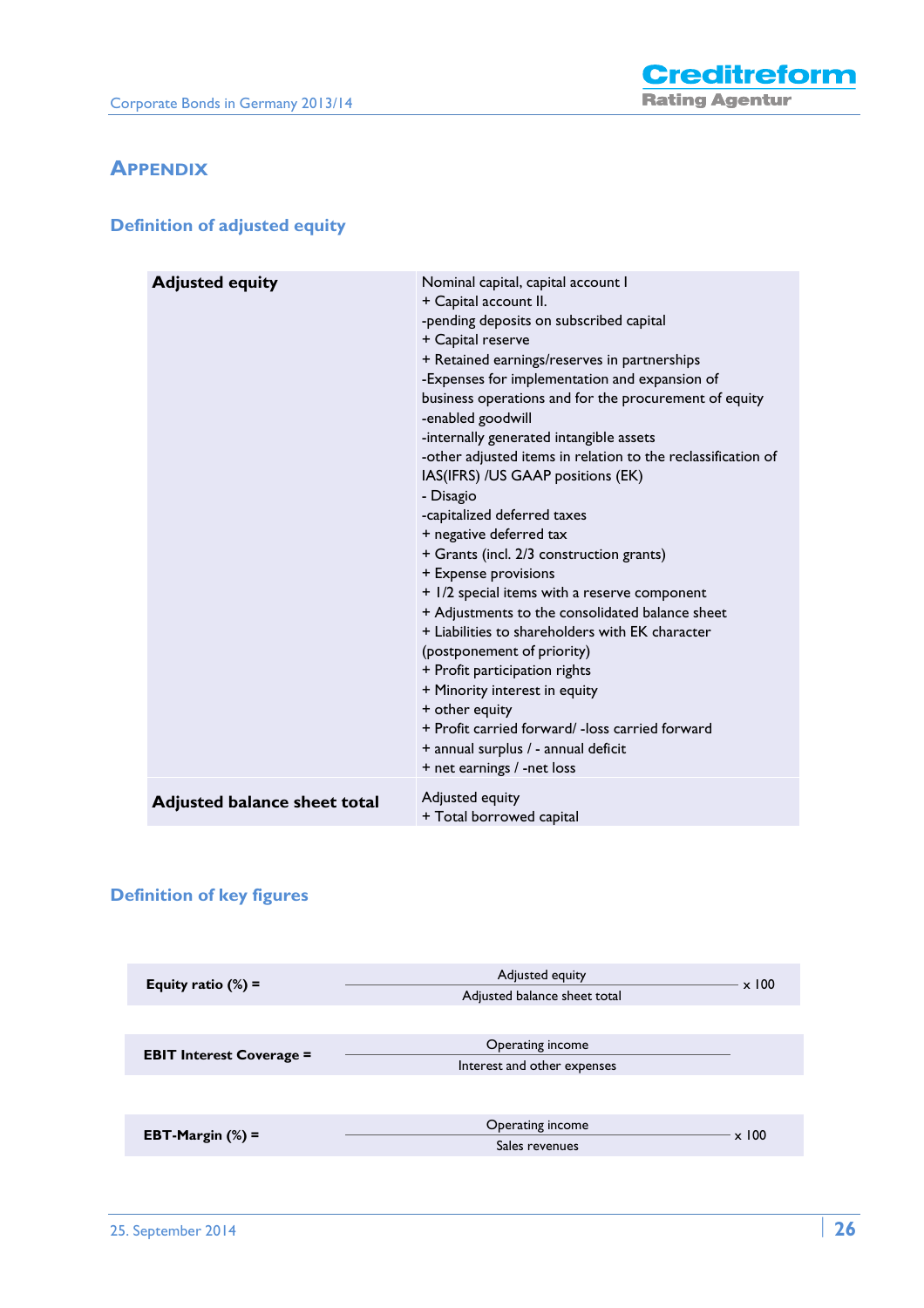Corporate Bonds in Germany 2013/14

**Creditreform Rating Agentur** 

|                           | Annual surplus + interest and other expenses | 100 |
|---------------------------|----------------------------------------------|-----|
| Return on assets $(\%) =$ | Adjusted balance sheet total                 |     |
|                           |                                              |     |

| Net debt / $EBITDA =$ | (Borrowed capital – trade payables - cash and cash equivalents) |
|-----------------------|-----------------------------------------------------------------|
|                       | (Operating income + depreciation)                               |